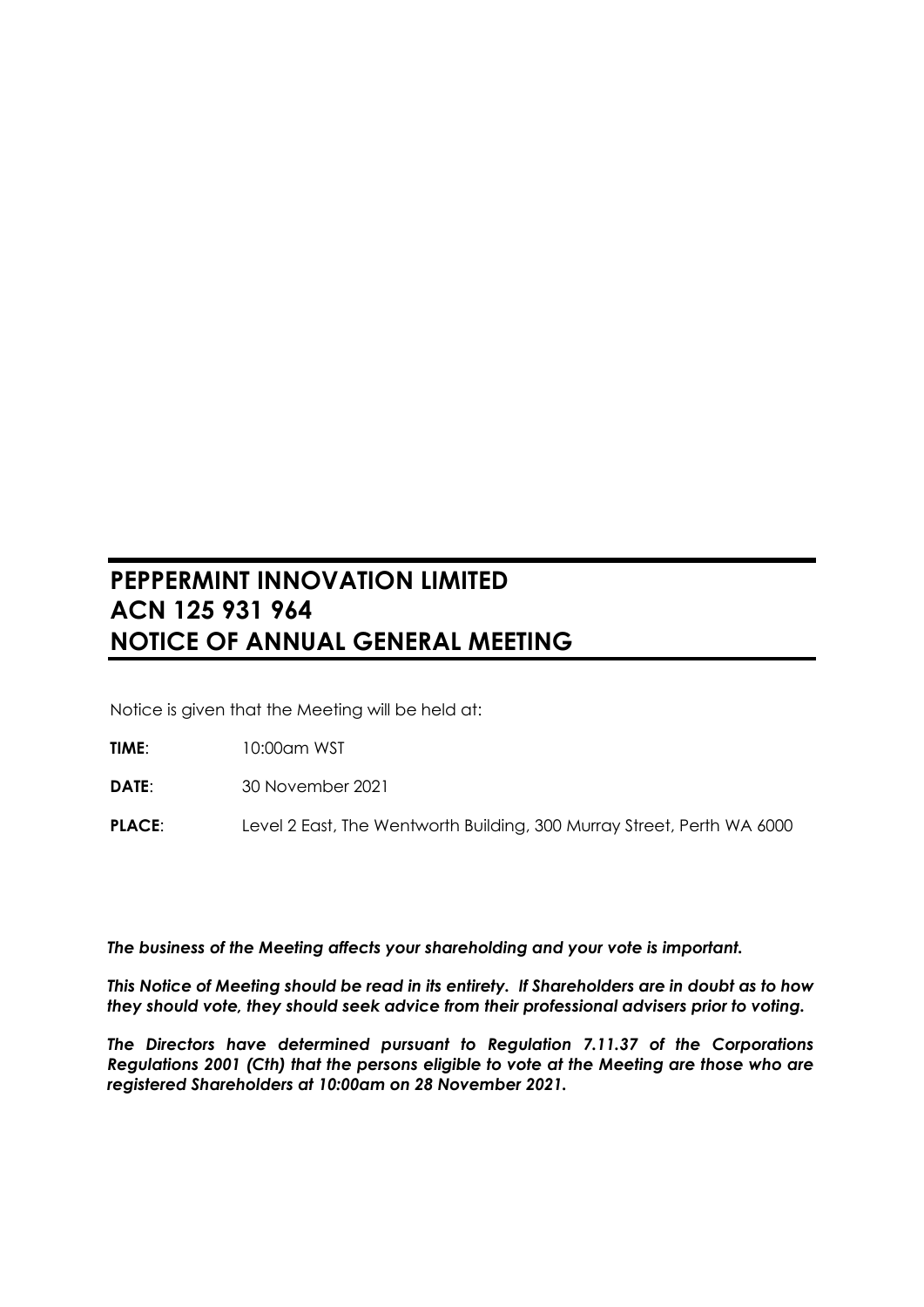# **BUSINESS OF THE MEETING**

#### **AGENDA**

#### **1. FINANCIAL STATEMENTS AND REPORTS**

To receive and consider the annual financial report of the Company for the financial year ended 30 June 2021 together with the declaration of the Directors, the Director's report, the Remuneration Report and the auditor's report.

#### **2. RESOLUTION 1 – ADOPTION OF REMUNERATION REPORT**

To consider and, if thought fit, to pass, with or without amendment, the following resolution as a **non-binding resolution**:

*"That, for the purposes of section 250R(2) of the Corporations Act and for all other purposes, approval is given for the adoption of the Remuneration Report as contained in the Company's annual financial report for the financial year ended 30 June 2021."*

#### **Note: the vote on this Resolution is advisory only and does not bind the Directors or the Company.**

A voting prohibition statement applies to this Resolution. Please see below.

#### **3. RESOLUTION 2 – RE-ELECTION OF DIRECTOR – MATTHEW CAHILL**

To consider and, if thought fit, to pass, with or without amendment, the following resolution as an **ordinary resolution**:

*"That, for the purpose of clause 14.2 of the Constitution, Listing Rule 14.5 and for all other purposes, Matthew Cahill, a Director, retires by rotation, and being eligible, is re-elected as a Director."*

# **4. RESOLUTION 3 – APPROVAL OF 7.1A MANDATE**

To consider and, if thought fit, to pass the following resolution as a **special resolution**:

*"That, for the purposes of Listing Rule 7.1A and for all other purposes, approval is given for the Company to issue up to that number of Equity Securities equal to 10% of the issued capital of the Company at the time of issue, calculated in accordance with the formula prescribed in Listing Rule 7.1A.2 and otherwise on the terms and conditions set out in the Explanatory Statement."*

#### **5. RESOLUTION 4 – ADOPTION OF INCENTIVE PERFORMANCE RIGHTS PLAN**

To consider and, if thought fit, to pass, with or without amendment, the following resolution as an **ordinary resolution**:

*"That, for the purposes of Listing Rule 7.2 (Exception 13(b)) and for all other purposes, approval is given for the Company to adopt an employee incentive scheme titled Incentive Performance Rights Plan and for the issue of a maximum of 56,200,000 securities under that Plan, on the terms and conditions set out in the Explanatory Statement."*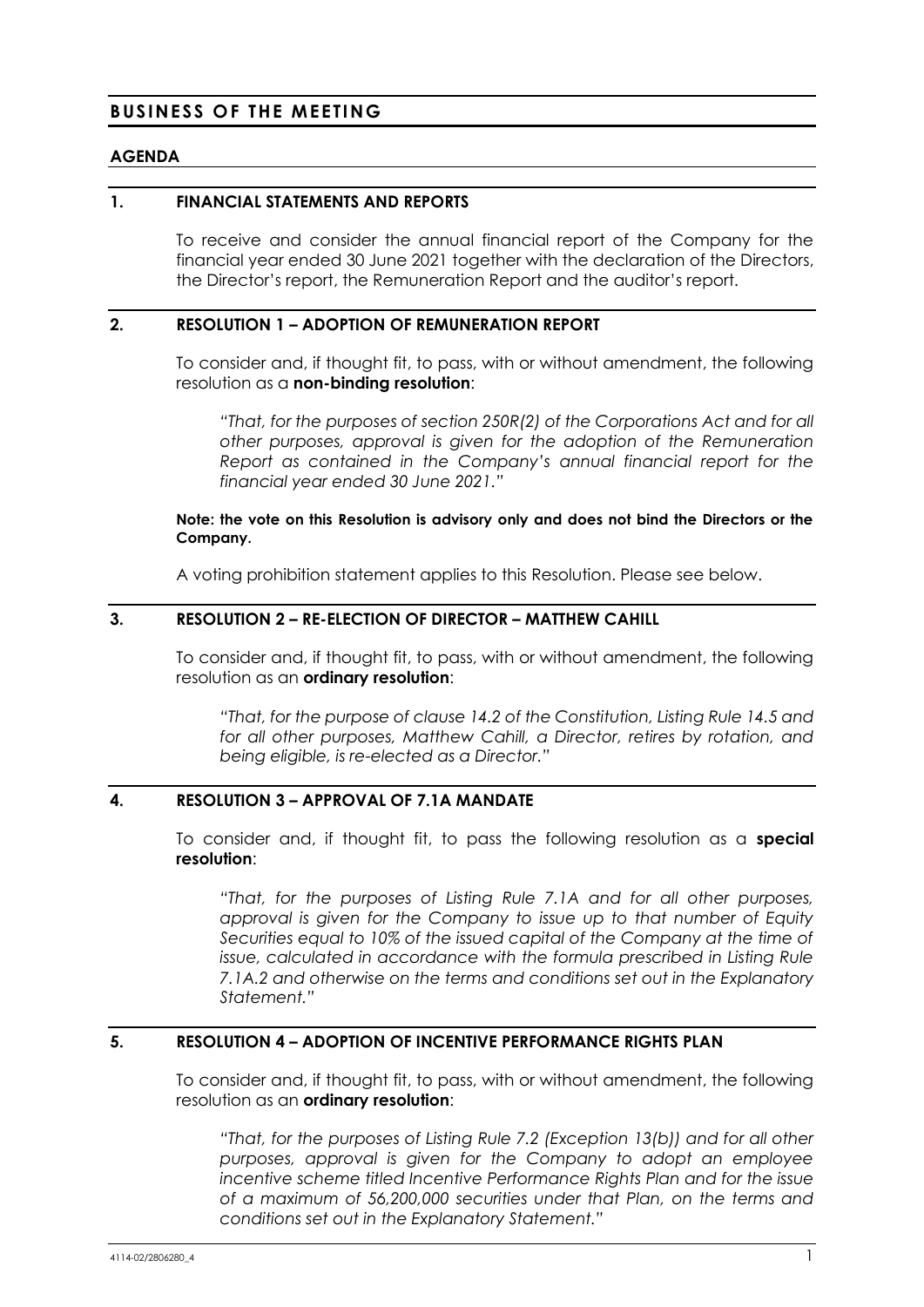A voting exclusion statement and voting prohibition statement applies to this Resolution. Please see below.

#### **6. RESOLUTION 5 – ISSUE OF INCENTIVE PERFORMANCE RIGHTS TO DIRECTOR – ANTHONY KAIN**

To consider and, if thought fit, to pass the following resolution as an **ordinary resolution**:

*"That, for the purposes of section 195(4) and section 208 of the Corporations Act, Listing Rule 10.14 and for all other purposes, approval is given for the Company to issue up to 15,000,000 Performance Rights to Anthony Kain (or his nominee) under the Incentive Performance Rights Plan on the terms and conditions set out in the Explanatory Statement."*

A voting exclusion statement and voting prohibition statement applies to this Resolution. Please see below.

## **7. RESOLUTION 6 – ISSUE OF INCENTIVE PERFORMANCE RIGHTS TO DIRECTOR – CHRIS KAIN**

To consider and, if thought fit, to pass the following resolution as an **ordinary resolution**:

*"That, for the purposes of section 195(4) and section 208 of the Corporations Act, Listing Rule 10.14 and for all other purposes, approval is given for the Company to issue up to 15,000,000 Performance Rights to Chris Kain (or his nominee) under the Incentive Performance Rights Plan on the terms and conditions set out in the Explanatory Statement."*

A voting exclusion statement and voting prohibition statement applies to this Resolution. Please see below.

#### **8. RESOLUTION 7 – ISSUE OF INCENTIVE PERFORMANCE RIGHTS TO DIRECTOR – MATTHEW CAHILL**

To consider and, if thought fit, to pass the following resolution as an **ordinary resolution**:

*"That, for the purposes of section 195(4) and section 208 of the Corporations Act, Listing Rule 10.14 and for all other purposes, approval is given for the Company to issue up to 1,500,000 Performance Rights to Matthew Cahill (or his nominee) under the Incentive Performance Rights Plan on the terms and conditions set out in the Explanatory Statement."*

A voting exclusion statement and voting prohibition statement applies to this Resolution. Please see below.

**Dated: 22 October 2021**

**By order of the Board**

**Anthony Kain Director/Company Secretary**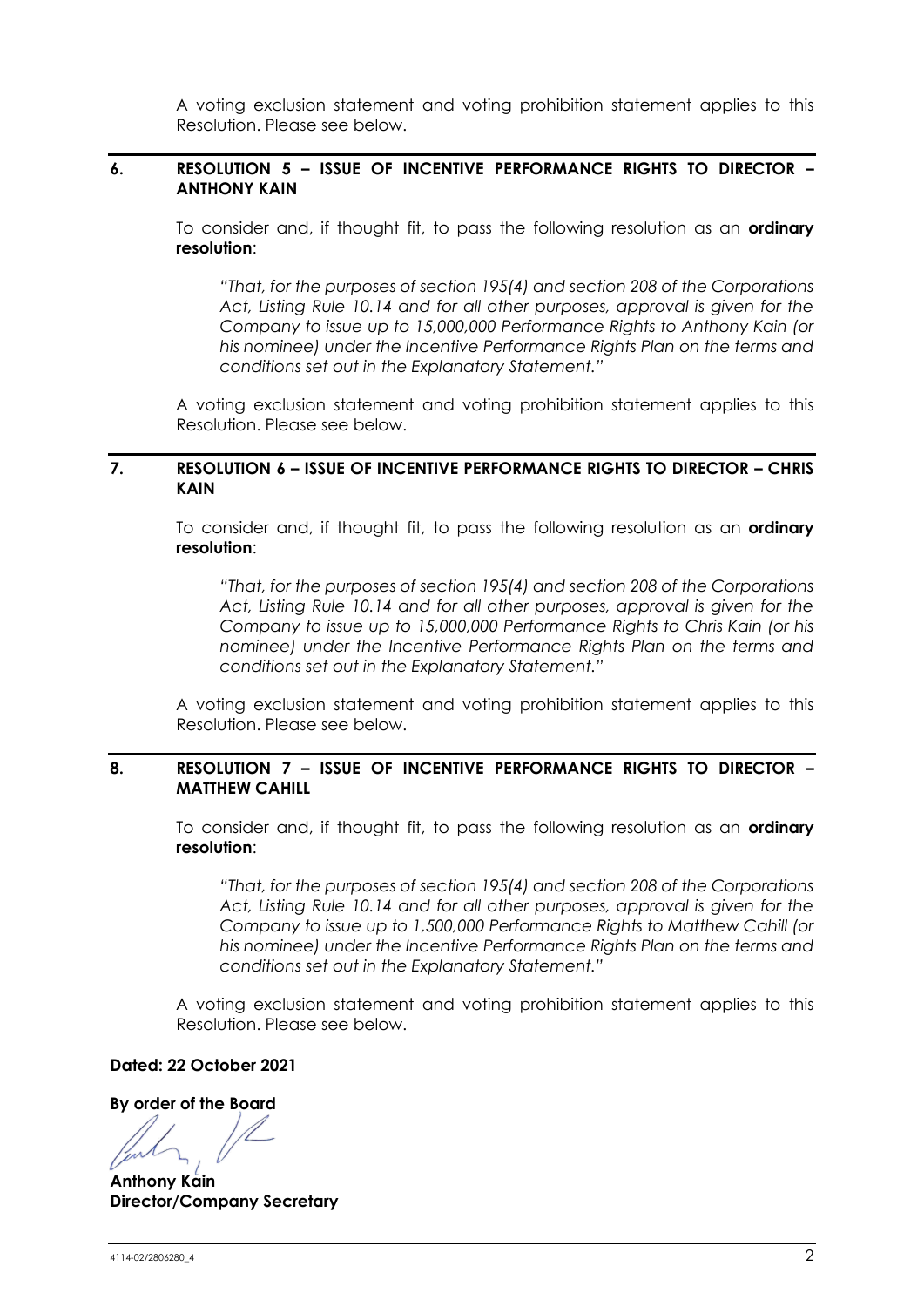#### **Voting Prohibition Statements**

| <b>Resolution 1 -</b><br><b>Adoption of</b>                                                              | A vote on this Resolution must not be cast (in any capacity) by or on behalf of<br>either of the following persons: |                                                                                                                                                                                                                                                                                                                                                                                                                                                                                                                                                                                         |  |  |  |
|----------------------------------------------------------------------------------------------------------|---------------------------------------------------------------------------------------------------------------------|-----------------------------------------------------------------------------------------------------------------------------------------------------------------------------------------------------------------------------------------------------------------------------------------------------------------------------------------------------------------------------------------------------------------------------------------------------------------------------------------------------------------------------------------------------------------------------------------|--|--|--|
| <b>Remuneration Report</b>                                                                               | (a)                                                                                                                 | a member of the Key Management Personnel, details of whose<br>remuneration are included in the Remuneration Report; or                                                                                                                                                                                                                                                                                                                                                                                                                                                                  |  |  |  |
|                                                                                                          | (b)                                                                                                                 | a Closely Related Party of such a member.                                                                                                                                                                                                                                                                                                                                                                                                                                                                                                                                               |  |  |  |
|                                                                                                          |                                                                                                                     | However, a person (the <b>voter</b> ) described above may cast a vote on this<br>Resolution as a proxy if the vote is not cast on behalf of a person described<br>above and either:                                                                                                                                                                                                                                                                                                                                                                                                     |  |  |  |
|                                                                                                          | (a)                                                                                                                 | the voter is appointed as a proxy by writing that specifies the way<br>the proxy is to vote on this Resolution; or                                                                                                                                                                                                                                                                                                                                                                                                                                                                      |  |  |  |
|                                                                                                          | (b)                                                                                                                 | the voter is the Chair and the appointment of the Chair as proxy:                                                                                                                                                                                                                                                                                                                                                                                                                                                                                                                       |  |  |  |
|                                                                                                          |                                                                                                                     | does not specify the way the proxy is to vote on this<br>(i)<br>Resolution; and                                                                                                                                                                                                                                                                                                                                                                                                                                                                                                         |  |  |  |
|                                                                                                          |                                                                                                                     | expressly authorises the Chair to exercise the proxy even though this Resolution<br>is connected directly or indirectly with the remuneration of a member of the<br>Key Management Personnel.                                                                                                                                                                                                                                                                                                                                                                                           |  |  |  |
| <b>Resolution 4-</b><br><b>Adoption of Incentive</b>                                                     |                                                                                                                     | A person appointed as a proxy must not vote, on the basis of that<br>appointment, on this Resolution if:                                                                                                                                                                                                                                                                                                                                                                                                                                                                                |  |  |  |
| <b>Performance Rights</b><br>Plan                                                                        | (a)                                                                                                                 | the proxy is either:                                                                                                                                                                                                                                                                                                                                                                                                                                                                                                                                                                    |  |  |  |
|                                                                                                          |                                                                                                                     | a member of the Key Management Personnel; or<br>(i)                                                                                                                                                                                                                                                                                                                                                                                                                                                                                                                                     |  |  |  |
|                                                                                                          |                                                                                                                     | (ii)<br>a Closely Related Party of such a member; and                                                                                                                                                                                                                                                                                                                                                                                                                                                                                                                                   |  |  |  |
|                                                                                                          | (b)                                                                                                                 | the appointment does not specify the way the proxy is to vote<br>on this Resolution.                                                                                                                                                                                                                                                                                                                                                                                                                                                                                                    |  |  |  |
|                                                                                                          |                                                                                                                     | However, the above prohibition does not apply if:                                                                                                                                                                                                                                                                                                                                                                                                                                                                                                                                       |  |  |  |
|                                                                                                          | (a)                                                                                                                 | the proxy is the Chair; and                                                                                                                                                                                                                                                                                                                                                                                                                                                                                                                                                             |  |  |  |
|                                                                                                          | (b)                                                                                                                 | (b) the appointment expressly authorises the Chair to exercise<br>the proxy even though this Resolution is connected directly or<br>indirectly with remuneration of a member of the Key<br>Management Personnel.                                                                                                                                                                                                                                                                                                                                                                        |  |  |  |
| <b>Resolutions 5-7 -</b><br><b>Issue of Incentive</b><br><b>Performance Rights to</b><br><b>Director</b> |                                                                                                                     | In accordance with section 224 of the Corporations Act, a vote on this<br>Resolution must not be cast (in any capacity) by or on behalf of a related<br>party of the Company to whom the Resolution would permit a financial<br>benefit to be given, or an associate of such a related party (Resolutions 5<br>to 7 Excluded Party). However, the above prohibition does not apply if the<br>vote is cast by a person as proxy appointed by writing that specifies how<br>the proxy is to vote on the Resolution and it is not cast on behalf of a<br>Resolution 5 to 7 Excluded Party. |  |  |  |
|                                                                                                          | this Resolution if:                                                                                                 | In accordance with section 250BD of the Corporations Act, a person<br>appointed as a proxy must not vote, on the basis of that appointment, on                                                                                                                                                                                                                                                                                                                                                                                                                                          |  |  |  |
|                                                                                                          | (a)                                                                                                                 | the proxy is either:                                                                                                                                                                                                                                                                                                                                                                                                                                                                                                                                                                    |  |  |  |
|                                                                                                          |                                                                                                                     | a member of the Key Management Personnel; or<br>(i)                                                                                                                                                                                                                                                                                                                                                                                                                                                                                                                                     |  |  |  |
|                                                                                                          |                                                                                                                     | (ii)<br>a Closely Related Party of such a member; and                                                                                                                                                                                                                                                                                                                                                                                                                                                                                                                                   |  |  |  |
|                                                                                                          | (b)                                                                                                                 | the appointment does not specify the way the proxy is to vote<br>on this Resolution.                                                                                                                                                                                                                                                                                                                                                                                                                                                                                                    |  |  |  |
|                                                                                                          |                                                                                                                     | Provided the Chair is not a Resolution 5 to 7 Excluded Party, the above<br>prohibition does not apply if:                                                                                                                                                                                                                                                                                                                                                                                                                                                                               |  |  |  |
|                                                                                                          | (a)                                                                                                                 | the proxy is the Chair; and                                                                                                                                                                                                                                                                                                                                                                                                                                                                                                                                                             |  |  |  |
|                                                                                                          | (b)                                                                                                                 | the appointment expressly authorises the Chair to exercise the<br>proxy even though this Resolution is connected directly or                                                                                                                                                                                                                                                                                                                                                                                                                                                            |  |  |  |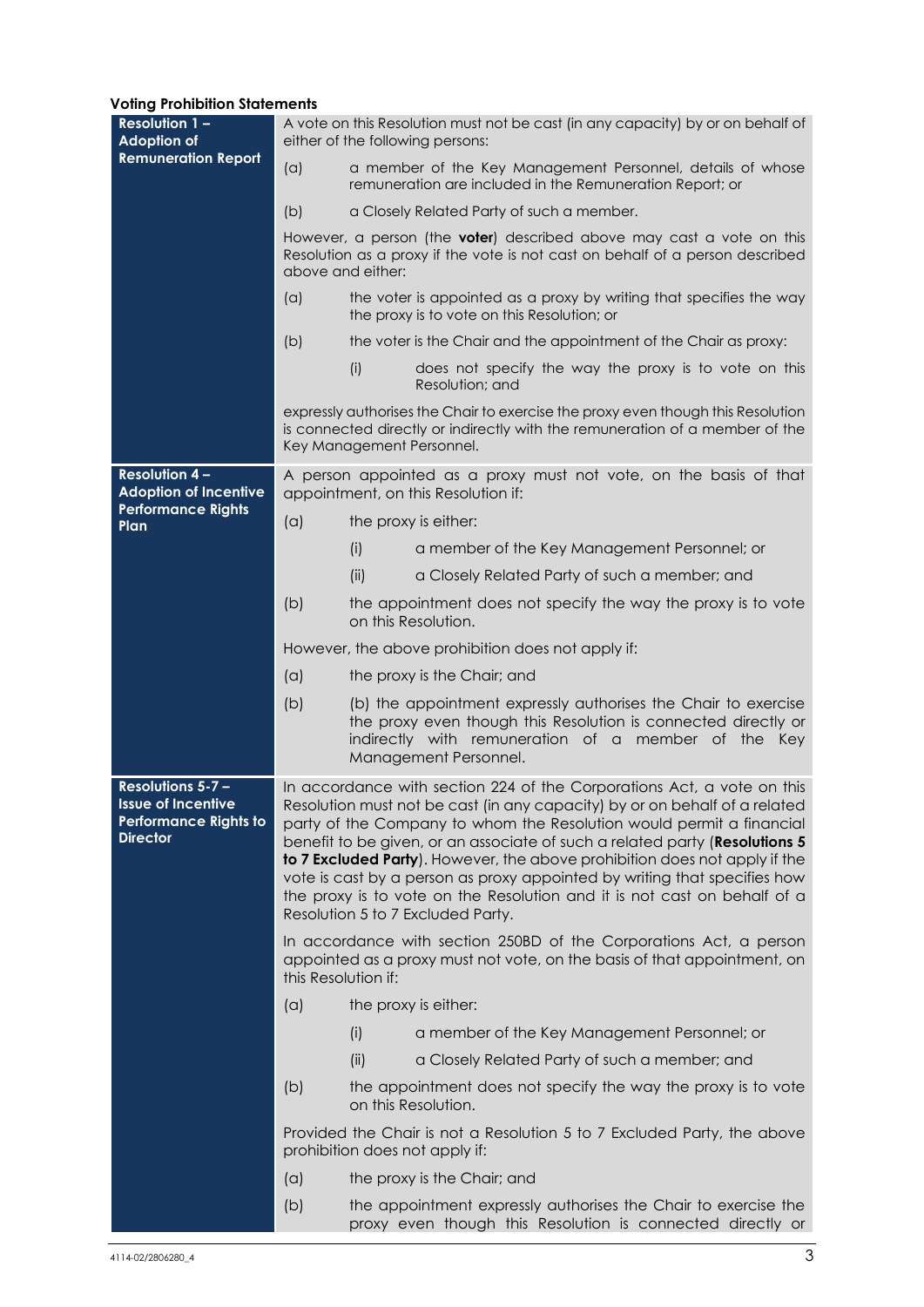indirectly with remuneration of a member of the Key Management Personnel.

#### **Voting Exclusion Statements**

In accordance with Listing Rule 14.11, the Company will disregard any votes cast in favour of the Resolution set out below by or on behalf of the following persons:

| <b>Resolution 4 - Adoption of</b><br><b>Incentive Performance</b><br><b>Rights Plan</b>     | A person who is eligible to participate in the employee incentive<br>scheme or an associate of that person or those persons.                                                                                                          |
|---------------------------------------------------------------------------------------------|---------------------------------------------------------------------------------------------------------------------------------------------------------------------------------------------------------------------------------------|
| Resolution $5 -$ Issue of<br>Incentive Performance<br><b>Rights to Director</b>             | Any person referred to in Listing Rule 10.14.1, 10.14.2 or 10.14.3 who<br>is eligible to participate in the employee incentive scheme in<br>question (including Anthony Kain) or an associate of that person or<br>those persons.     |
| Resolution 6 – Issue of<br><b>Incentive Performance</b><br><b>Rights to Director</b>        | Any person referred to in Listing Rule 10.14.1, 10.14.2 or 10.14.3 who<br>is eligible to participate in the employee incentive scheme in<br>question (including Christopher Kain) or an associate of that person<br>or those persons. |
| <b>Resolution 7 - Issue of</b><br><b>Incentive Performance</b><br><b>Rights to Director</b> | Any person referred to in Listing Rule 10.14.1, 10.14.2 or 10.14.3 who<br>is eligible to participate in the employee incentive scheme in<br>question (including Matthew Cahill) or an associate of that person<br>or those persons.   |

However, this does not apply to a vote cast in favour of the Resolution by:

- (a) a person as a proxy or attorney for a person who is entitled to vote on the Resolution, in accordance with the directions given to the proxy or attorney to vote on the Resolution in that way; or
- (b) the Chair as proxy or attorney for a person who is entitled to vote on the Resolution, in accordance with a direction given to the Chair to vote on the Resolution as the Chair decides; or
- (c) a holder acting solely in a nominee, trustee, custodial or other fiduciary capacity on behalf of a beneficiary provided the following conditions are met:
	- (i) the beneficiary provides written confirmation to the holder that the beneficiary is not excluded from voting, and is not an associate of a person excluded from voting, on the Resolution; and
	- (ii) the holder votes on the Resolution in accordance with directions given by the beneficiary to the holder to vote in that way.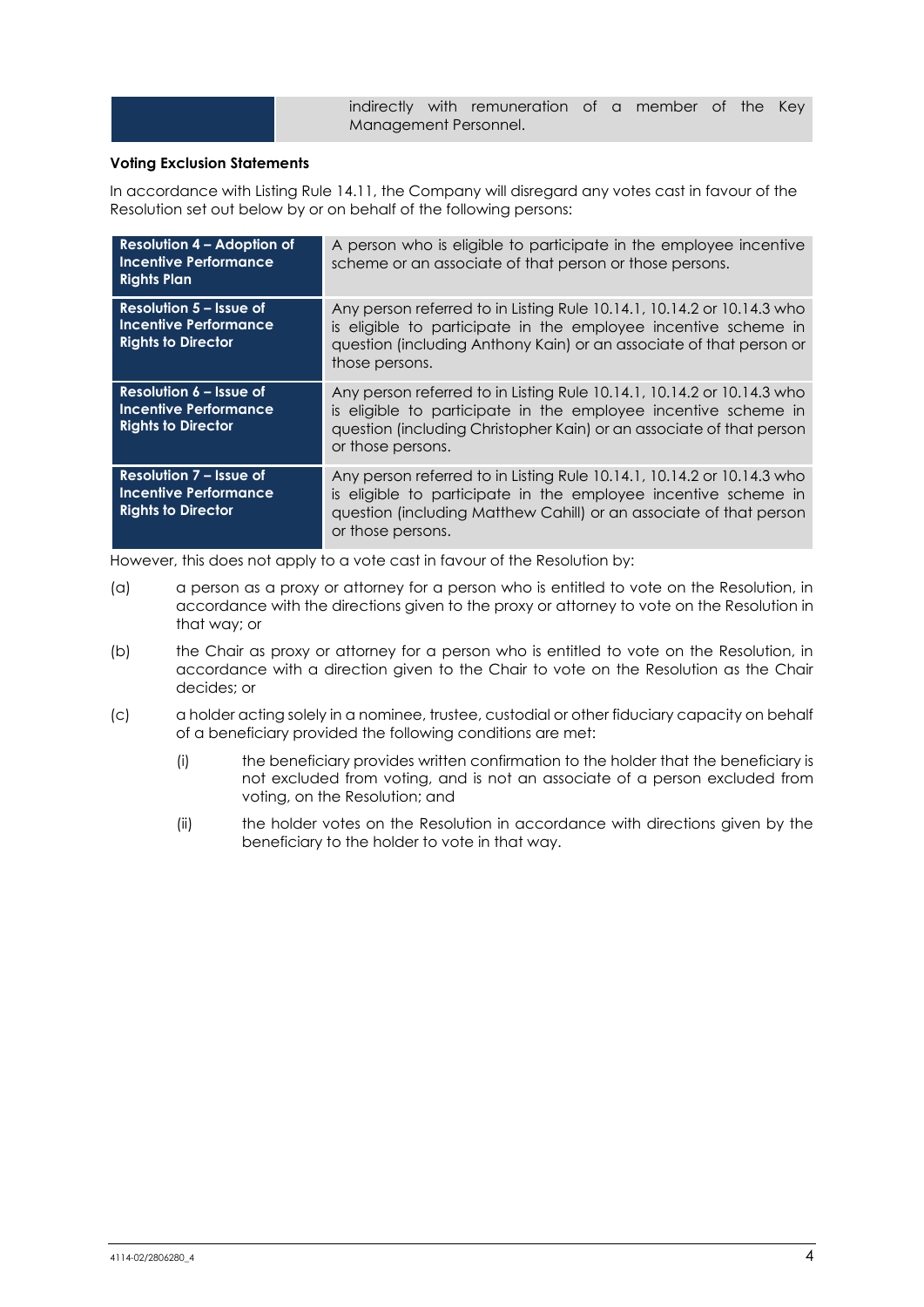#### **Voting by proxy**

To vote by proxy, please complete and sign the enclosed proxy form and return by the time and in accordance with the instructions set out on the proxy form.

In accordance with section 249L of the Corporations Act, Shareholders are advised that:

- each Shareholder has a right to appoint a proxy;
- the proxy need not be a Shareholder of the Company; and
- a Shareholder who is entitled to cast two or more votes may appoint two proxies and may specify the proportion or number of votes each proxy is appointed to exercise. If the member appoints two proxies and the appointment does not specify the proportion or number of the member's votes, then in accordance with section 249X(3) of the Corporations Act, each proxy may exercise one-half of the votes.

Shareholders and their proxies should be aware that:

- if proxy holders vote, they must cast all directed proxies as directed; and
- any directed proxies which are not voted will automatically default to the Chair, who must vote the proxies as directed.

#### **Voting in person**

To vote in person, attend the Meeting at the time, date and place set out above.

*Should you wish to discuss the matters in this Notice of Meeting please do not hesitate to contact the Company Secretary on +61 8 6255 5504.*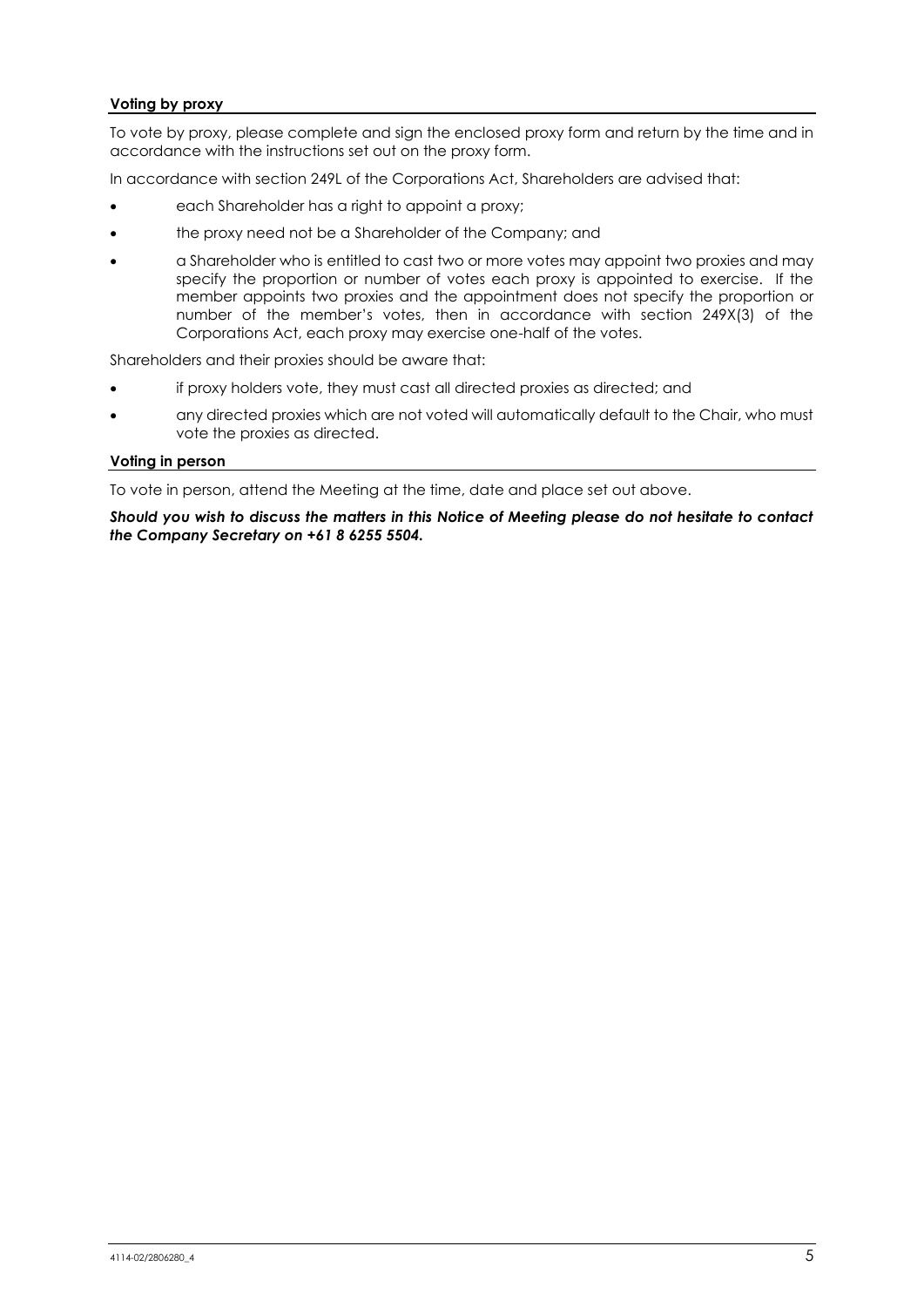# **EXPLANATORY STATEMENT**

This Explanatory Statement has been prepared to provide information which the Directors believe to be material to Shareholders in deciding whether or not to pass the Resolutions.

#### **1. FINANCIAL STATEMENTS AND REPORTS**

In accordance with the Corporations Act, the business of the Meeting will include receipt and consideration of the annual financial report of the Company for the financial year ended 30 June 2021 together with the declaration of the Directors, the Directors' report, the Remuneration Report and the auditor's report.

The Company will not provide a hard copy of the Company's annual financial report to Shareholders unless specifically requested to do so. The Company's annual financial report is available on its website at **<https://pepltd.com.au/>**.

#### **2. RESOLUTION 1 – ADOPTION OF REMUNERATION REPORT**

#### **2.1 General**

The Corporations Act requires that at a listed company's annual general meeting, a resolution that the remuneration report be adopted must be put to the shareholders. However, such a resolution is advisory only and does not bind the company or the directors of the company.

The remuneration report sets out the company's remuneration arrangements for the directors and senior management of the company. The remuneration report is part of the directors' report contained in the annual financial report of the company for a financial year.

The chair of the meeting must allow a reasonable opportunity for its shareholders to ask questions about or make comments on the remuneration report at the annual general meeting.

#### **2.2 Voting consequences**

A company is required to put to its shareholders a resolution proposing the calling of another meeting of shareholders to consider the appointment of directors of the company (**Spill Resolution**) if, at consecutive annual general meetings, at least 25% of the votes cast on a remuneration report resolution are voted against adoption of the remuneration report and at the first of those annual general meetings a Spill Resolution was not put to vote. If required, the Spill Resolution must be put to vote at the second of those annual general meetings.

If more than 50% of votes cast are in favour of the Spill Resolution, the company must convene a shareholder meeting (**Spill Meeting**) within 90 days of the second annual general meeting.

All of the directors of the company who were in office when the directors' report (as included in the company's annual financial report for the most recent financial year) was approved, other than the managing director of the company, will cease to hold office immediately before the end of the Spill Meeting but may stand for re-election at the Spill Meeting.

Following the Spill Meeting those persons whose election or re-election as directors of the company is approved will be the directors of the company.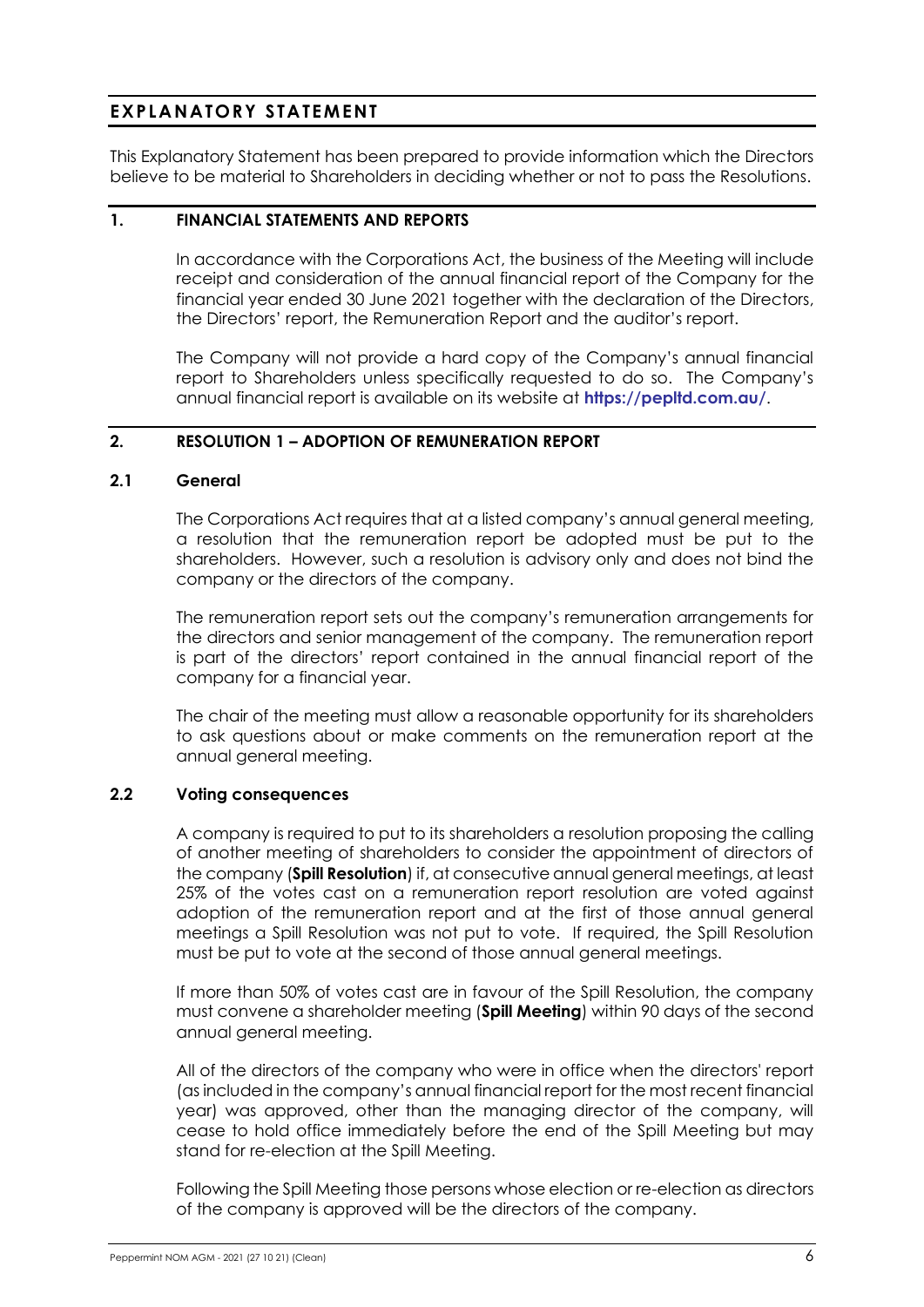#### **2.3 Previous voting results**

At the Company's previous annual general meeting the votes cast against the remuneration report considered at that annual general meeting were less than 25%. Accordingly, the Spill Resolution is not relevant for this Annual General Meeting.

## **3. RESOLUTION 2 – RE-ELECTION OF DIRECTOR – MATTHEW CAHILL**

#### **3.1 General**

Listing Rule 14.5 provides that an entity which has directors must hold an election of directors at each annual general meeting.

The Constitution sets out the requirements for determining which Directors are to retire by rotation at an annual general meeting.

Matthew Cahill, who has served as a Director since 31 May 2015, and was last reelected on 29 November 2019, retires by rotation and seeks re-election.

#### **3.2 Qualifications and other material directorships**

Mr Cahill is an accomplished technical director with over 18 years' experience in the Web industry working across a broad range of technologies. He has been involved in roles such as management, strategy, team lead, business analysis, application architecture and development.

As technical director at Vivid Group (now Isobar of Dentsu Aegis Network), Mr Cahill has worked with some of Australia's largest brands, including Sunbeam, JB HiFi, Echo Entertainment, Fusion Retail Brands, Coates Hire and many more. Mr Cahill's responsibilities included guiding the technical direction of the Company, along with leadership of the large development teams that spanned multiple disciplines and technologies.

# **3.3 Independence**

If re-elected the Board considers Matthew Cahill will be an independent Director.

#### **3.4 Board recommendation**

The Board has reviewed Matthew Cahill's performance since his appointment to the Board and considers that Matthew Cahill's skills and experience will continue to enhance the Board's ability to perform its role. Accordingly, the Board supports the re-election of Matthew Cahill and recommends that Shareholders vote in favour of Resolution 2.

# **4. RESOLUTION 3 – APPROVAL OF 7.1A MANDATE**

#### <span id="page-7-0"></span>**4.1 General**

Broadly speaking, and subject to a number of exceptions, Listing Rule 7.1 limits the amount of Equity Securities that a listed company can issue without the approval of its shareholders over any 12 month period to 15% of the fully paid ordinary securities it had on issue at the start of that period.

However, under Listing Rule 7.1A, an eligible entity may seek shareholder approval by way of a special resolution passed at its annual general meeting to increase this 15% limit by an extra 10% to 25% (**7.1A Mandate**).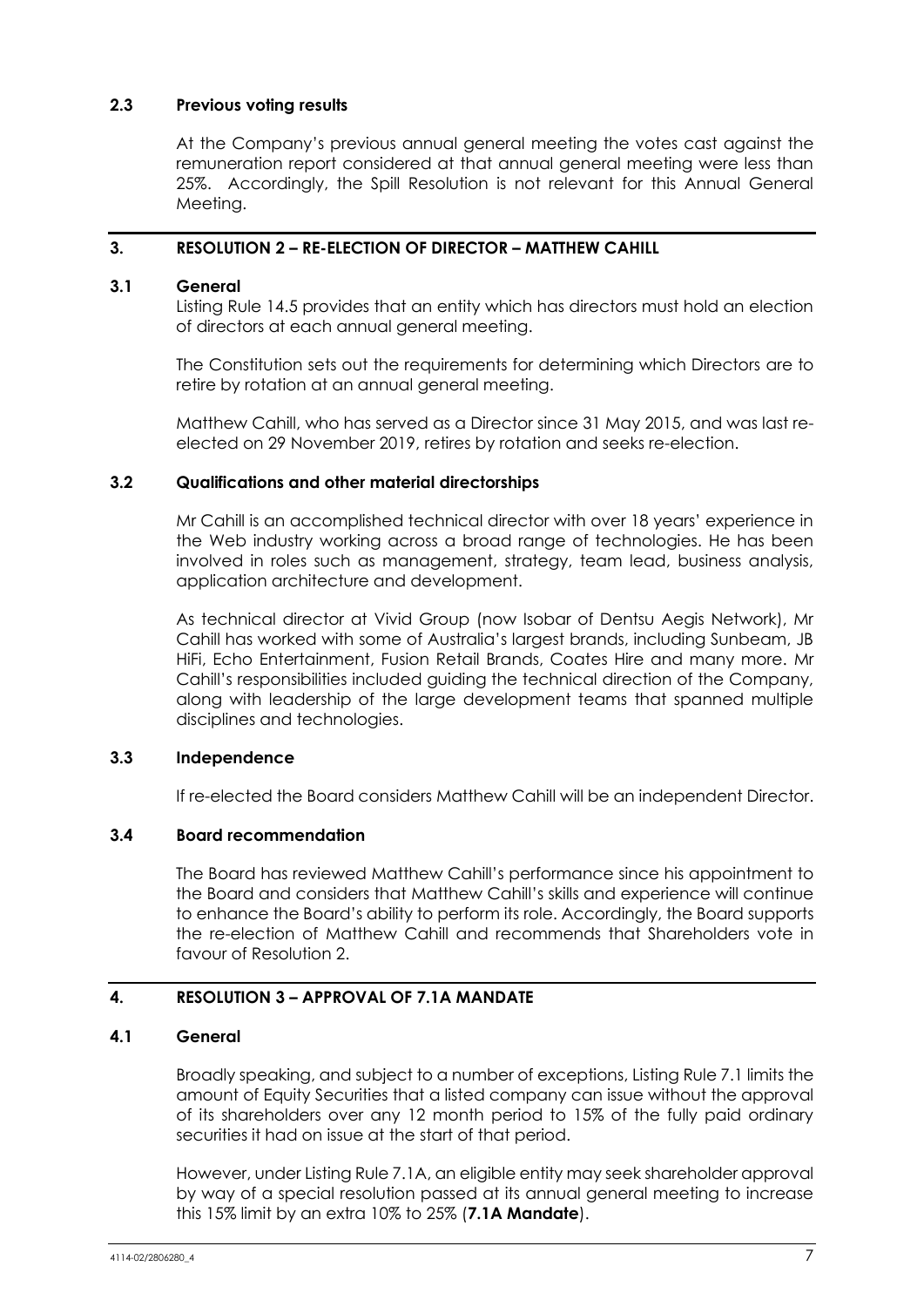An 'eligible entity' means an entity which is not included in the S&P/ASX 300 Index and has a market capitalisation of \$300,000,000 or less. The Company is an eligible entity for these purposes.

As at the date of this Notice, the Company is an eligible entity as it is not included in the S&P/ASX 300 Index and has a current market capitalisation of \$0.014 (based on the number of Shares on issue and the closing price of Shares on the ASX on 21 October 2021).

Resolution 3 seeks Shareholder approval by way of special resolution for the Company to have the additional 10% placement capacity provided for in Listing Rule 7.1A to issue Equity Securities without Shareholder approval.

If Resolution 3 is passed, the Company will be able to issue Equity Securities up to the combined 25% limit in Listing Rules 7.1 and 7.1A without any further Shareholder approval.

If Resolution 3 is not passed, the Company will not be able to access the additional 10% capacity to issue Equity Securities without Shareholder approval under Listing Rule 7.1A and will remain subject to the 15% limit on issuing Equity Securities without Shareholder approval set out in Listing Rule 7.1.

#### **4.2 Technical information required by Listing Rule 7.1A**

Pursuant to and in accordance with Listing Rule 7.3A, the information below is provided in relation to Resolution 3:

#### (a) **Period for which the 7.1A Mandate is valid**

The 7.1A Mandate will commence on the date of the Meeting and expire on the first to occur of the following:

- (i) the date that is 12 months after the date of this Meeting;
- (ii) the time and date of the Company's next annual general meeting; and
- (iii) the time and date of approval by Shareholders of any transaction under Listing Rule 11.1.2 (a significant change in the nature or scale of activities) or Listing Rule 11.2 (disposal of the main undertaking).

#### (b) **Minimum price**

Any Equity Securities issued under the 7.1A Mandate must be in an existing quoted class of Equity Securities and be issued at a minimum price of 75% of the volume weighted average price of Equity Securities in that class, calculated over the 15 trading days on which trades in that class were recorded immediately before:

- <span id="page-8-0"></span>(i) the date on which the price at which the Equity Securities are to be issued is agreed by the entity and the recipient of the Equity Securities; or
- (ii) if the Equity Securities are not issued within 10 trading days of the date in Section [4.2\(b\)\(i\),](#page-8-0) the date on which the Equity Securities are issued.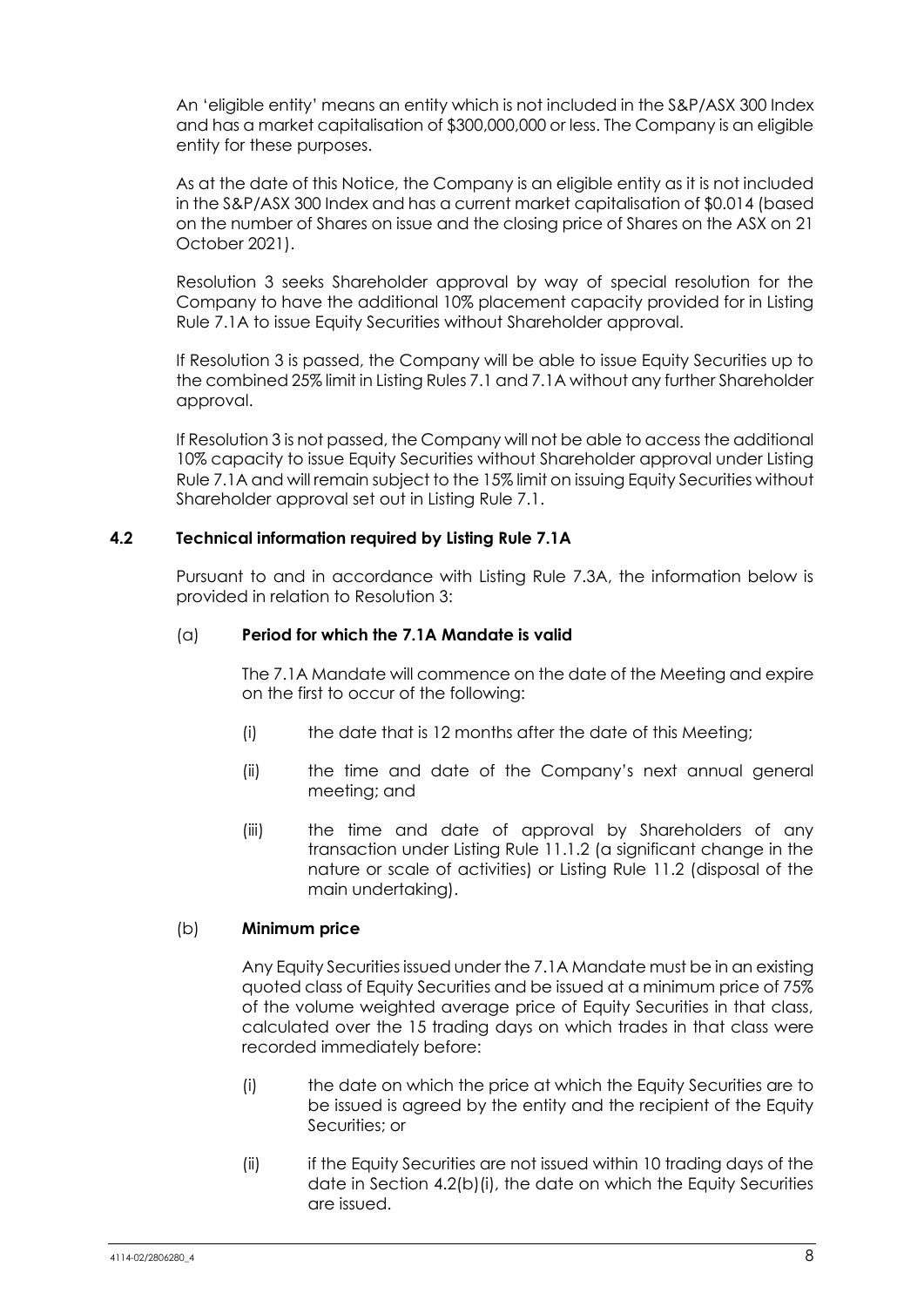#### (c) **Use of funds raised under the 7.1A Mandate**

The Company intends to use funds raised from issues of Equity Securities under the 7.1A Mandate for development of its existing projects and/or for general working capital.

#### (d) **Risk of Economic and Voting Dilution**

Any issue of Equity Securities under the 7.1A Mandate will dilute the interests of Shareholders who do not receive any Shares under the issue.

If Resolution 3 is approved by Shareholders and the Company issues the maximum number of Equity Securities available under the 7.1A Mandate, the economic and voting dilution of existing Shares would be as shown in the table below.

The table below shows the dilution of existing Shareholders calculated in accordance with the formula outlined in Listing Rule 7.1A.2, on the basis of the closing market price of Shares and the number of Equity Securities on issue or proposed to be issued as at 21 October 2021.

The table also shows the voting dilution impact where the number of Shares on issue (Variable A in the formula) changes and the economic dilution where there are changes in the issue price of Shares issued under the 7.1A Mandate.

|                                                                    |               | <b>Dilution</b>                                        |                     |                       |                 |  |
|--------------------------------------------------------------------|---------------|--------------------------------------------------------|---------------------|-----------------------|-----------------|--|
| Number of Shares on Issue<br>(Variable A in Listing Rule<br>7.1A.2 |               | <b>Shares</b><br>issued -<br>10%<br>voting<br>dilution | <b>Issue Price</b>  |                       |                 |  |
|                                                                    |               |                                                        | \$0.007             | \$0.014               | \$0.02          |  |
|                                                                    |               |                                                        | 50%<br>decrease     | <b>Issue</b><br>Price | 50%<br>increase |  |
|                                                                    |               |                                                        | <b>Funds Raised</b> |                       |                 |  |
| Current                                                            | 1.694.718.282 | 169,471,828                                            | \$1,186,302         | \$2,372,605           | \$3,558,908     |  |
| 50% increase                                                       | 2,542,077,423 | 254.207.742                                            | \$1,779,454         | \$3,558,908           | \$5,338,362     |  |
| 100%<br>increase                                                   | 3,389,436,564 | 338,943,656                                            | \$2,372,605         | \$4,745,211           | \$7,117,816     |  |

\*The number of Shares on issue (Variable A in the formula) could increase as a result of the issue of Shares that do not require Shareholder approval (such as under a prorata rights issue or scrip issued under a takeover offer) or that are issued with Shareholder approval under Listing Rule 7.1.

#### **The table above uses the following assumptions:**

- 1. There are currently 1,694,718,282 Shares on issue as at the date of this Notice of Meeting.
- 2. The issue price set out above is the closing market price of the Shares on the ASX on 21 October 2012 (being \$0.014).
- 3. The Company issues the maximum possible number of Equity Securities under the 7.1A Mandate.
- 4. The Company has not issued any Equity Securities in the 12 months prior to the Meeting that were not issued under an exception in Listing Rule 7.2 or with approval under Listing Rule 7.1.
- 5. The issue of Equity Securities under the 7.1A Mandate consists only of Shares. It is assumed that no Options are exercised into Shares before the date of issue of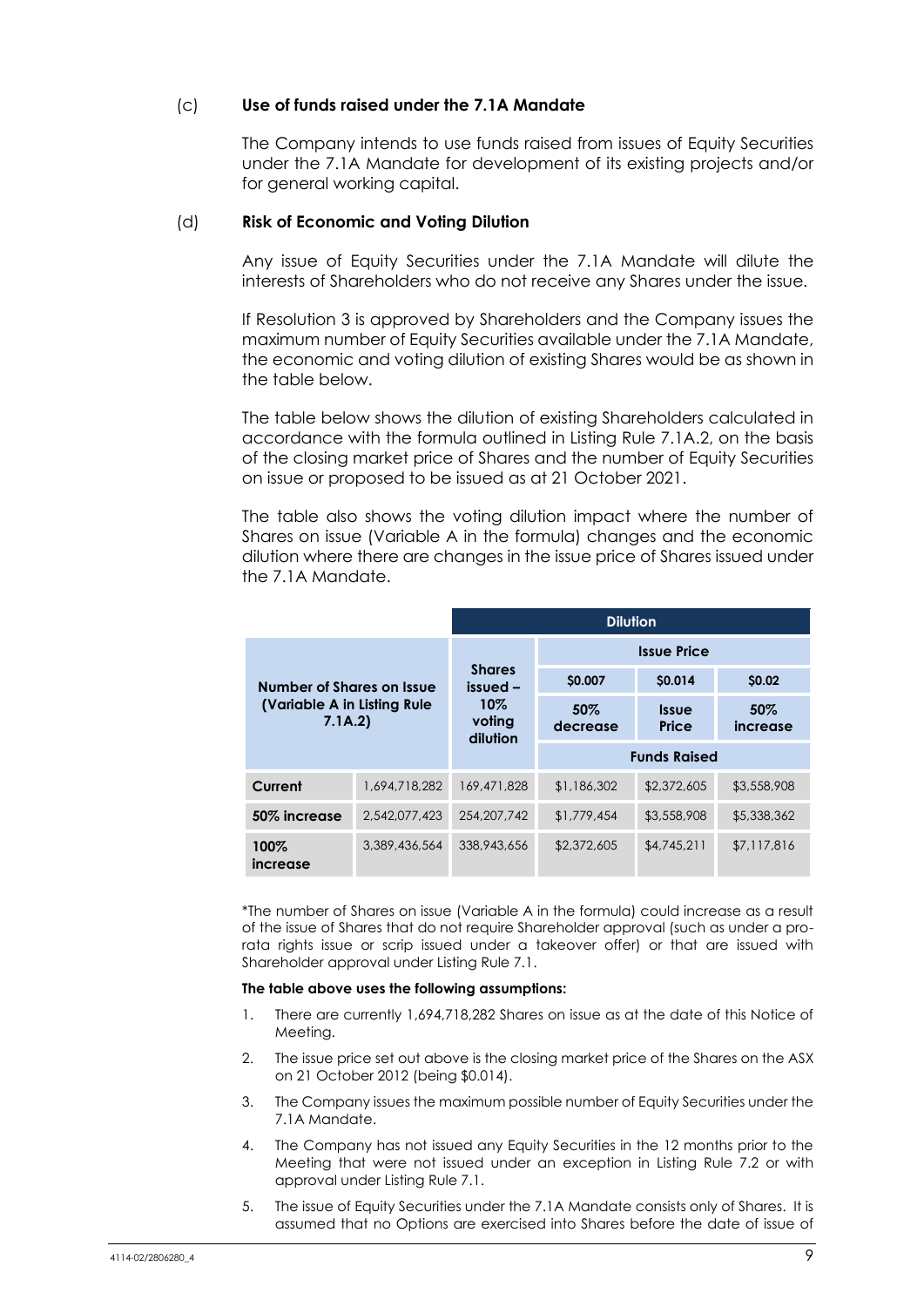the Equity Securities. If the issue of Equity Securities includes quoted Options, it is assumed that those quoted Options are exercised into Shares for the purpose of calculating the voting dilution effect on existing Shareholders.

- 6. The calculations above do not show the dilution that any one particular Shareholder will be subject to. All Shareholders should consider the dilution caused to their own shareholding depending on their specific circumstances.
- 7. This table does not set out any dilution pursuant to approvals under Listing Rule 7.1 unless otherwise disclosed.
- 8. The 10% voting dilution reflects the aggregate percentage dilution against the issued share capital at the time of issue. This is why the voting dilution is shown in each example as 10%.
- 9. The table does not show an example of dilution that may be caused to a particular Shareholder by reason of placements under the 7.1A Mandate, based on that Shareholder's holding at the date of the Meeting.

Shareholders should note that there is a risk that:

- (i) the market price for the Company's Shares may be significantly lower on the issue date than on the date of the Meeting; and
- (ii) the Shares may be issued at a price that is at a discount to the market price for those Shares on the date of issue.

#### (e) **Allocation policy under the 7.1A Mandate**

The recipients of the Equity Securities to be issued under the 7.1A Mandate have not yet been determined. However, the recipients of Equity Securities could consist of current Shareholders or new investors (or both), none of whom will be related parties of the Company.

The Company will determine the recipients at the time of the issue under the 7.1A Mandate, having regard to the following factors:

- (i) the purpose of the issue;
- (ii) alternative methods for raising funds available to the Company at that time, including, but not limited to, an entitlement issue, share purchase plan, placement or other offer where existing Shareholders may participate;
- (iii) the effect of the issue of the Equity Securities on the control of the Company;
- (iv) the circumstances of the Company, including, but not limited to, the financial position and solvency of the Company;
- (v) prevailing market conditions; and
- (vi) advice from corporate, financial and broking advisers (if applicable).

#### (f) **Previous approval under Listing Rule 7.1A**

The Company previously obtained approval from its Shareholders pursuant to Listing Rule 7.1A at its annual general meeting held on 25 January 2021 (**Previous Approval**).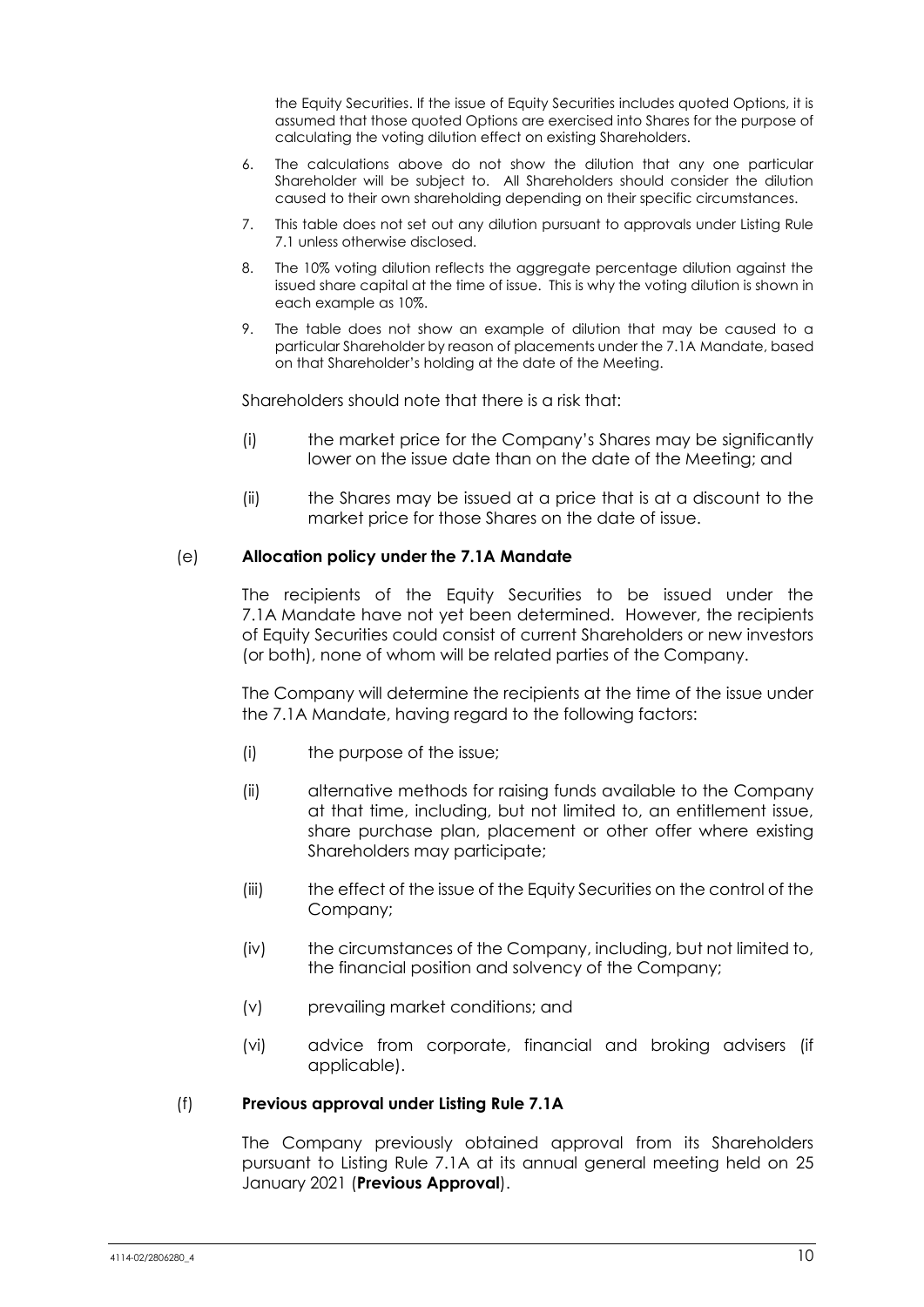During the 12 month period preceding the date of the Meeting, being on and from 30 November 2020, the Company has not issued any Equity Securities pursuant to the Previous Approval.

#### **4.3 Voting Exclusion Statement**

As at the date of this Notice, the Company is not proposing to make an issue of Equity Securities under Listing Rule 7.1A. Accordingly, a voting exclusion statement is not included in this Notice.

#### **5. RESOLUTION 4 – ADOPTION OF INCENTIVE PERFORMANCE RIGHTS PLAN**

Resolution 4 seeks Shareholder approval for the adoption of the employee incentive scheme titled "Incentive Performance Rights Plan" (**Performance Rights Plan**) and for the issue of Performance Rights under the Performance Rights Plan in accordance with Listing Rule 7.2 (Exception 13(b)).

The objective of the Performance Rights Plan is to attract, motivate and retain key employees and the Company considers that the adoption of the Performance Rights Plan and the future issue of Performance Rights under the Performance Rights Plan will provide selected employees with the opportunity to participate in the future growth of the Company.

As summarised in Section [4.1](#page-7-0) above, Listing Rule 7.1 limits the amount of equity securities that a listed company can issue without the approval of its shareholders over any 12 month period to 15% of the fully paid ordinary shares it had on issue at the start of that period.]

Listing Rule 7.2 (Exception 13(b)) provides that Listing Rule 7.1 does not apply to an issue of securities under an employee incentive scheme if, within three years before the date of issue of the securities, the holders of the entity's ordinary securities have approved the issue of equity securities under the scheme as exception to Listing Rule 7.1.

Exception 13(b) is only available if and to the extent that the number of equity securities issued under the scheme does not exceed the maximum number set out in the entity's noticeof meeting dispatched to shareholders in respect of the meeting at which shareholder approval was obtained pursuant to Listing Rule 7.2 (Exception 13(b). Exception 13(b) also ceases to be available if there is a material change to the terms of the scheme from those set out in the noticeof meeting.

If Resolution 4 is passed, the Company will be able to issue Performance Rights under the Performance Rights Plan to eligible participants over a period of 3 years. The issue of any Performance Rights to eligible participants under the Performance Rights Plan (up to the maximum number of Performance Rights stated in Section [\(c\)](#page-12-0) below) will be excluded from the calculation of the number of equity securities that the Company can issue without Shareholder approval under Listing Rule 7.1.

For the avoidance of doubt, the Company must seek Shareholder approval under Listing Rule 10.14 in respect of any future issues of Performance Rights under the Plan to a related party or a person whose relationship with the company or the related party is, in ASX's opinion, such that approval should be obtained.

If Resolution 4 is not passed, the Company will be able to proceed with the issue of Performance Rights under the Performance Rights Plan to eligible participants, but any issues of Performance Rights will reduce, to that extent, the Company's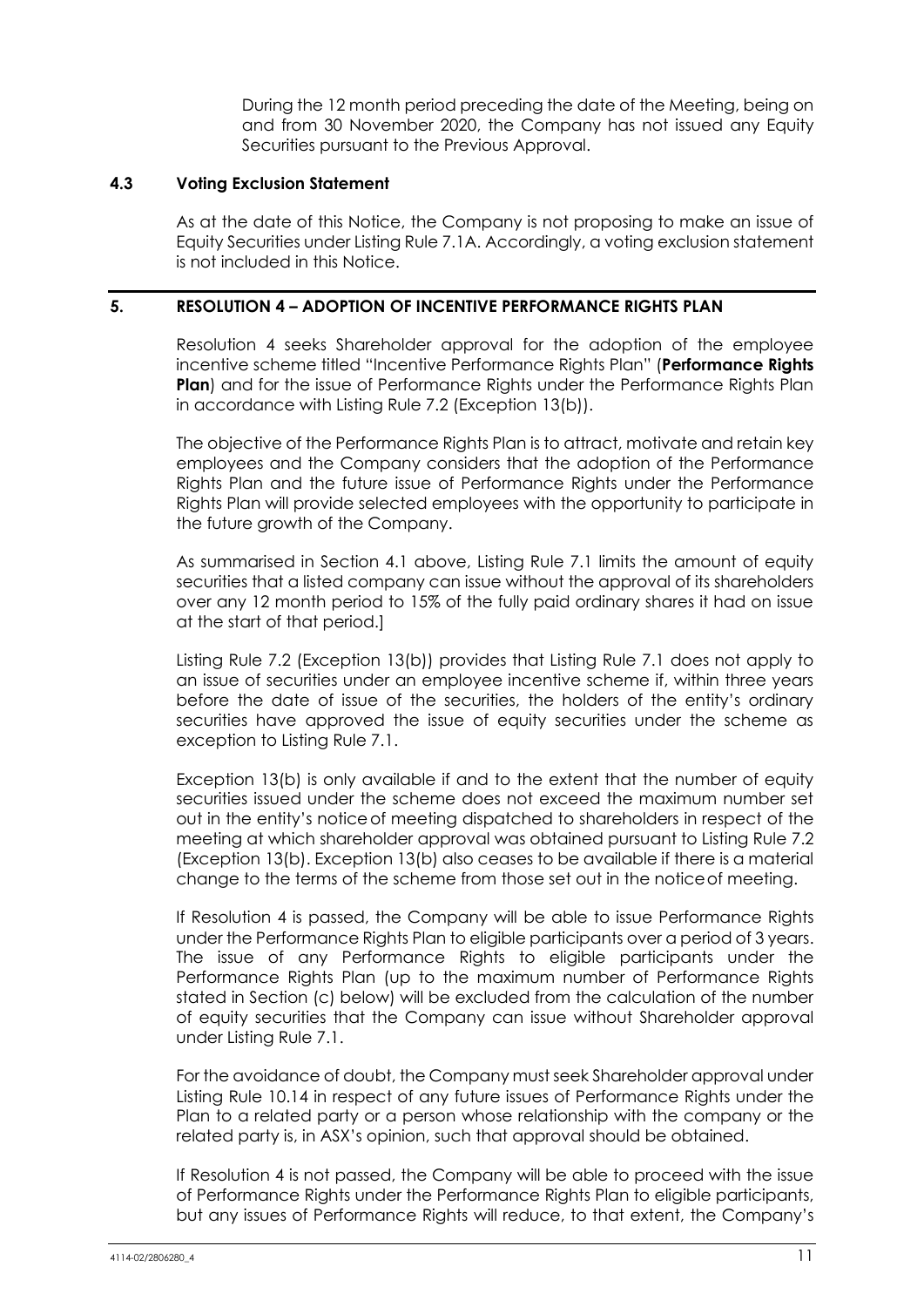capacity to issue equity securities without Shareholder approval under Listing Rule 7.1 for the 12 month period following the issue of the Performance Rights.

# **5.1 Technical information required by Listing Rule 7.2 (Exception 13)**

Pursuant to and in accordance with Listing Rule 7.2 (Exception 13), the following information is provided in relation to Resolution 4:

- (a) a summary of the key terms and conditions of the Performance Rights Plan is set out in Schedule 1;
- (b) the Company has not issued any Performance Rights under the Performance Rights Plan as this is the first time that Shareholder approval is being sought for the adoption of the Performance Rights Plan; and
- <span id="page-12-0"></span>(c) the maximum number of Securities proposed to be issued under the Performance Rights Plan, following Shareholder approval, is 56,200,000 Performance Rights which includes the Performance Rights proposed to be issued under Resolutions 5 to 7. It is not envisaged that the maximum number of Securities for which approval is sought will be issued immediately.

# **6. RESOLUTIONS 5 TO 7 – ISSUE OF INCENTIVE PERFORMANCE RIGHTS TO DIRECTORS**

#### **6.1 General**

The Company has agreed to issue Performance Rights under the Performance Rights Plan to all the key personnel who have worked for the Company over the last few years whilst it was suspended.

The issue of the Performance Rights is subject to obtaining Shareholder approval for:

- (a) the adoption of the Performance Rights Plan (for which approval is sought pursuant to Resolution 4); and
- (b) for the issue of part of the Performance Rights (31,500,000) to the Directors (as they are **Related Parties**) pursuant to the Incentive Performance Rights Plan (**Performance Rights Plan**) (for which approval is sought pursuant to Resolutions 5 to 7).

The Incentive Performance Rights to be issued to the Related Parties are as follows:

| <b>Director</b>       | <b>Tranche A</b> | <b>Tranche B</b> | <b>Tranche C</b> | <b>Total</b> |
|-----------------------|------------------|------------------|------------------|--------------|
| Anthony Kain          | 5,000,000        | 5,000,000        | 5,000,000        | 15,000,000   |
| Christopher<br>Kain   | 5,000,000        | 5,000,000        | 5,000,000        | 15,000,000   |
| <b>Matthew Cahill</b> | 500,000          | 500,000          | 500,000          | 1,500,000    |

The Performance Rights will be issued pursuant to the Incentive Performance Rights Plan (a summary of which is set out in Schedule 1) (**Performance Rights Plan**) and upon the achievement of the performance milestones set out below (**Incentive Performance Rights**).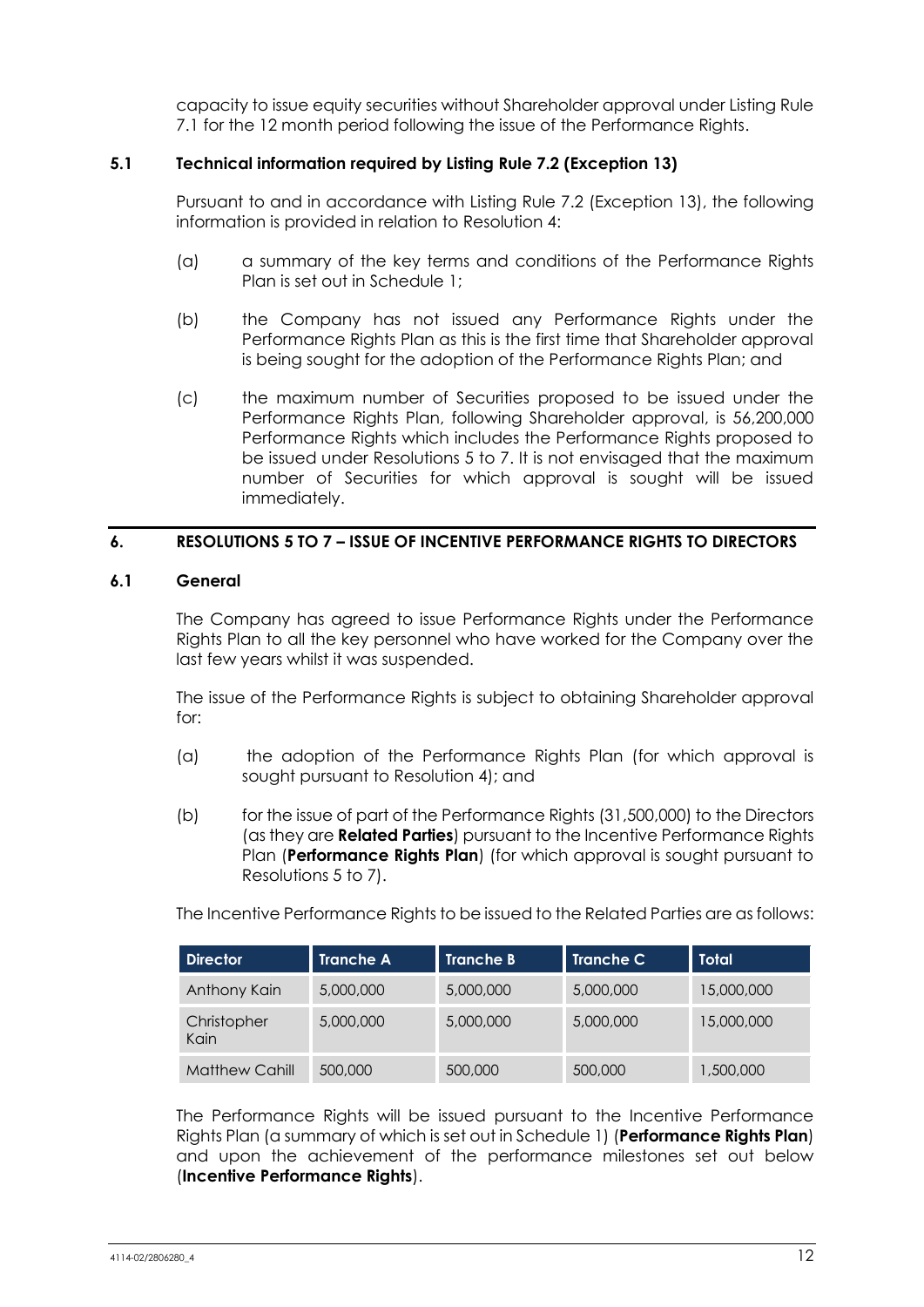| Tranche   | <b>Milestone</b>                                                                                              | <b>Expiry Date</b> |
|-----------|---------------------------------------------------------------------------------------------------------------|--------------------|
| Tranche A | Upon achievement of \$4,000,000 in Company<br>revenue based on audited/reviewed financial<br>reports          | 30 June 2023       |
| Tranche B | Upon the Company breaking even as validated<br>by audited/reviewed financial reports                          | 30 June 2024       |
| Tranche C | Upon achievement of \$1,000,000 in net<br>income/profit as validated by<br>audited/reviewed financial reports | 30 June 2025       |

# **6.2 Chapter 2E of the Corporations Act**

Chapter 2E of the Corporations Act requires that for a public company, or an entity that the public company controls, to give a financial benefit to a related party of the public company, the public company or entity must:

- (a) obtain the approval of the public company's members in the manner set out in sections 217 to 227 of the Corporations Act; and
- (b) give the benefit within 15 months following such approval,

unless the giving of the financial benefit falls within an exception set out in sections 210 to 216 of the Corporations Act.

The issue of the Incentive Performance Rights to the Related Parties constitutes giving a financial benefit and each of the Related Parties is a related party of the Company by virtue of being a Director.

As the Incentive Performance Rights are proposed to be issued to all of the Directors, the Directors are unable to form a quorum to consider whether one of the exceptions set out in sections 210 to 216 of the Corporations Act applies to the issue of the Incentive Performance Rights. Accordingly, Shareholder approval for the issue of Incentive Performance Rights to the Related Parties is sought in accordance with Chapter 2E of the Corporations Act.

#### **6.3 Listing Rule 10.14**

Listing Rule 10.14 provides that an entity must not permit any of the following persons to acquire equity securities under an employee incentive scheme without the approval of the holders of its ordinary securities:

- 10.14.1 a director of the entity:
- 10.14.2 an associate of a director of the entity; or
- 10.14.3 a person whose relationship with the entity or a person referred to in Listing Rules 10.14.1 to 10.14.2 is such that, in ASX's opinion, the acquisition should be approved by security holders.

The issue of Incentive Performance Rights to the Related Parties falls within Listing Rule 10.14.1 and therefore requires the approval of Shareholders under Listing Rule 10.14.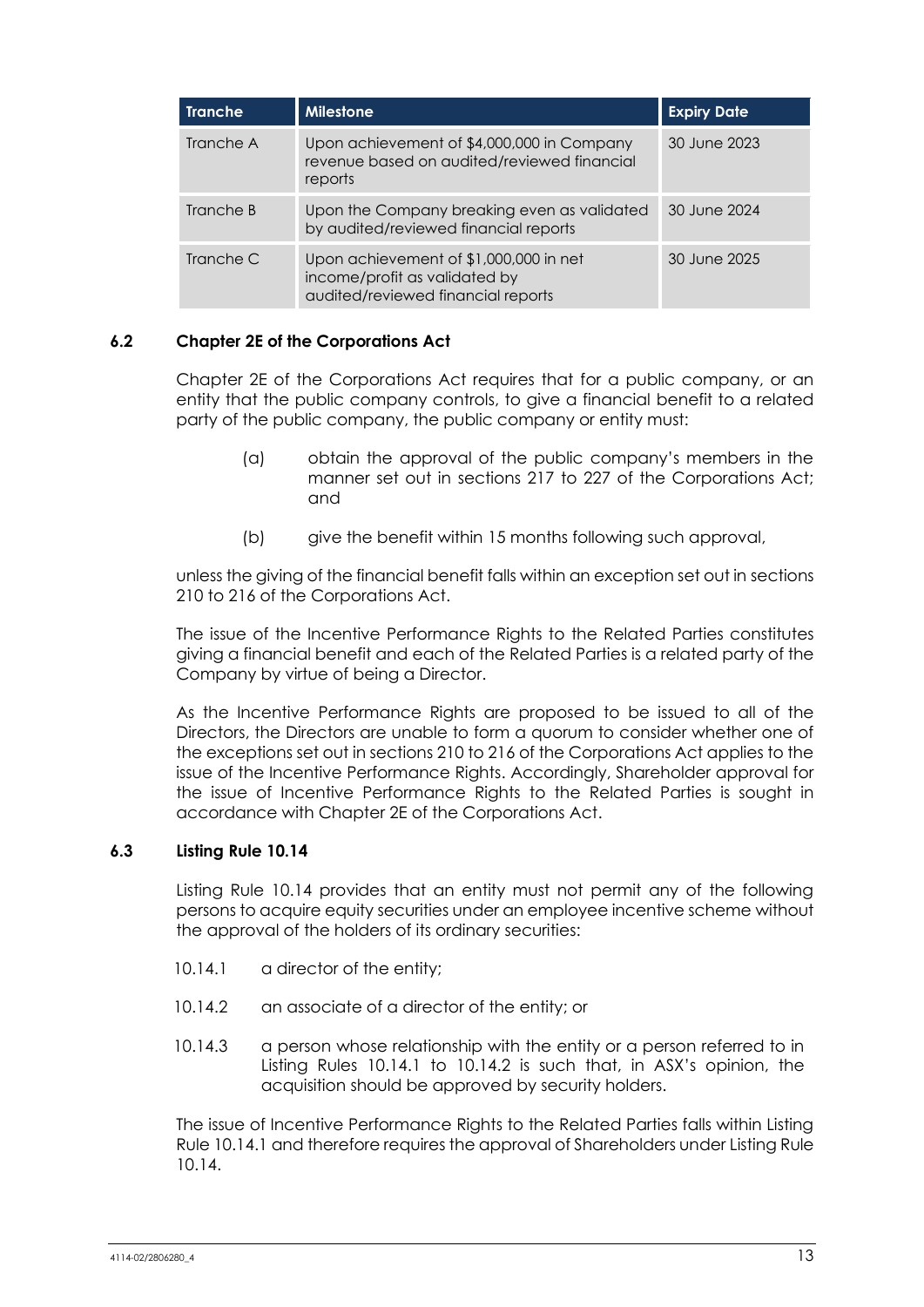Resolutions 5 to 7 seek the required Shareholder approval for the issue of the Incentive Performance Rights under and for the purposes of Chapter 2E of the Corporations Act and Listing Rule 10.14.

## **6.4 Technical information required by Listing Rule 14.1A**

If Resolutions 5 to 7 are passed, the Company will be able to proceed with the issue of the Incentive Performance Rights to the Related Parties under the Performance Rights Plan within three years after the date of the Meeting (or such later date as permitted by any ASX waiver or modification of the Listing Rules). As approval pursuant to Listing Rule 7.1 is not required for the issue of the Incentive Performance Rights (because approval is being obtained under Listing Rule 10.14), the issue of the Incentive Performance Rights will not use up any of the Company's 15% annual placement capacity.

If Resolutions 5 to 7 are not passed, the Company will not be able to proceed with the issue of the Incentive Performance Rights to the Related Parties under the Performance Rights Plan and the Company will consider other alternatives to attract and ensure continuity of service/retain the service of the Related Parties.

#### **6.5 Technical information required by Listing Rule 10.15 and section 219 of the Corporations Act**

Pursuant to and in accordance with the requirements of Listing Rule 10.15 and section 219 of the Corporations Act, the following information is provided in relation to Resolutions 5 to 7:

- (a) the Incentive Performance Rights will be issued to the following persons:
	- (i) Anthony Kain (or their nominee) pursuant to Resolution 5;
	- (ii) Chris Kain (or their nominee) pursuant to Resolution 6;
	- (iii) Matthew Cahill (or their nominee) pursuant to Resolution 7; and

each of whom falls within the category set out in Listing Rule 10.14.1 by virtue of being a Director;

- (b) the maximum number of Incentive Performance Rights to be issued to the Related Parties (being the nature of the financial benefit proposed to be given) is 10,500,000 comprising:
	- (i) 15,000,000 Incentive Performance Rights to Anthony Kain (or his nominee) pursuant to Resolution 5;
	- (ii) 15,000,000 Incentive Performance Rights to Chris Kain (or his nominee) pursuant to Resolution 6;
	- (iii) 1,500,000 Incentive Performance Rights to Matthew Cahill (or his nominee) pursuant to Resolution 7;
- (c) as this is the first time that the Shareholder approval is being sought for the adoption of the Performance Rights Plan, no Performance Rights have been previously issued under the Performance Rights Plan;
- (d) a summary of the material terms and conditions of the Incentive Performance Rights is set out in Schedule 1;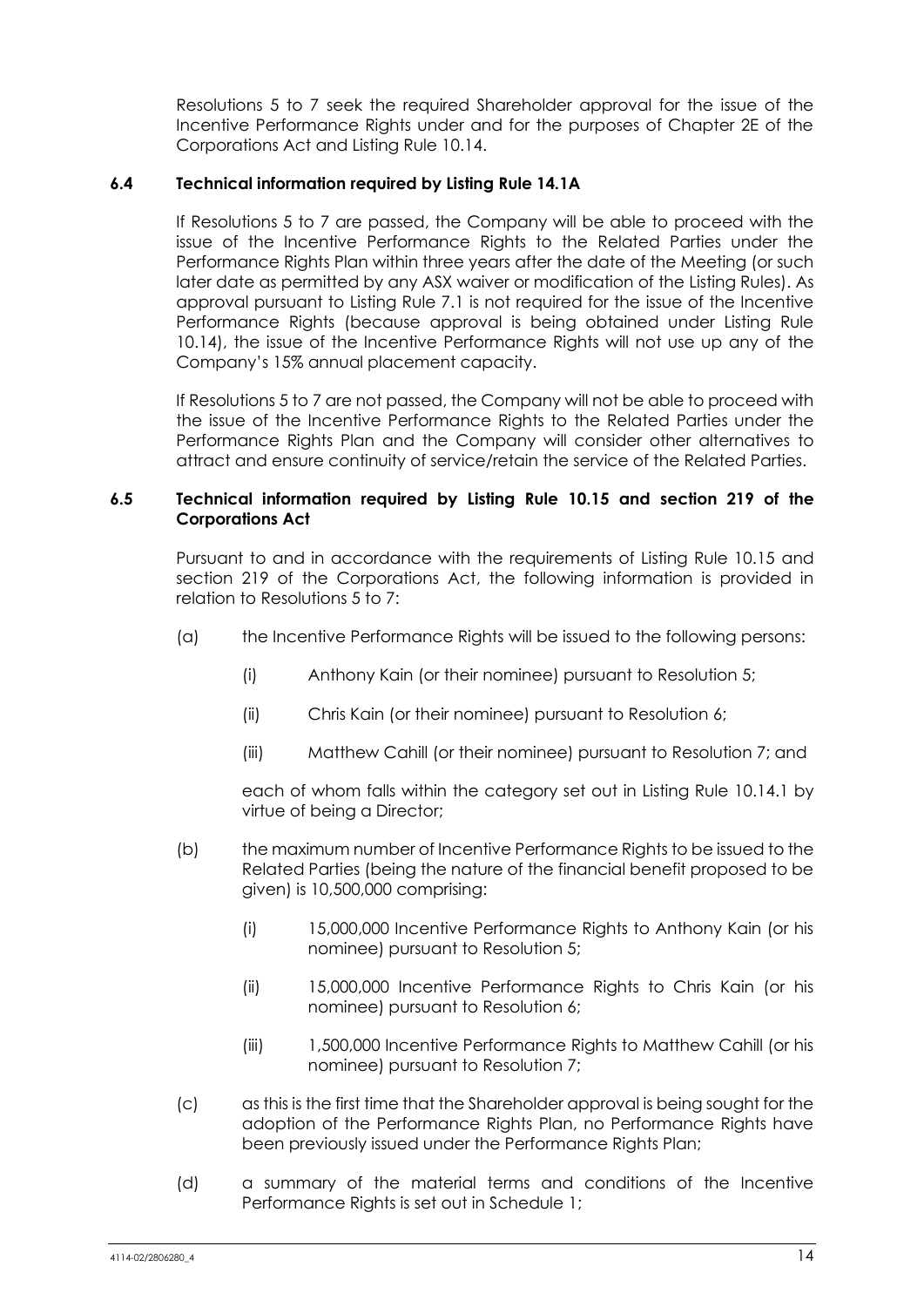- (e) the Incentive Performance Rights are unquoted securities. The Company has chosen to issue Incentive Performance Rights to the Related Parties for the following reasons:
	- (i) the Incentive Performance Rights are unquoted; therefore, the issue of the Incentive Performance Rights has no immediate dilutionary impact on Shareholders;
	- (ii) the milestones attaching to the Incentive Performance Rights will align the interests of the Related Parties with those of Shareholders; and
	- (iii) it is not considered that there are any significant opportunity costs to the Company or benefits foregone by the Company in issuing the Incentive Performance Rights on the terms proposed;
- (f) the number of Incentive Performance Rights to be issued to each of the Related Parties has been determined based upon a consideration of:
	- (i) current market standards and/or practices of other ASX listed companies of a similar size and stage of development to the Company;
	- (ii) the remuneration of the Related Parties; and
	- (iii) incentives to attract and ensure continuity of service/retain the service of the Related Parties who have appropriate knowledge and expertise, while maintaining the Company's cash reserves.

The Company does not consider that there are any significant opportunity costs to the Company or benefits foregone by the Company in issuing the Incentive Performance Rights upon the terms proposed:

(g) the total remuneration package for each of the Related Parties for the previous financial year and the proposed total remuneration package for the current financial year are set out below:

| <b>Related Party</b>  | Current<br><b>Financial Year</b> | <b>Previous</b><br><b>Financial Year</b> |
|-----------------------|----------------------------------|------------------------------------------|
| Anthony Kain          | $$281,124$ <sup>1</sup>          | \$230,428 <sup>2</sup>                   |
| Christopher Kain      | \$356,3383                       | \$305,3174                               |
| <b>Matthew Cahill</b> | \$39,6845                        | $$34,564$ <sup>6</sup>                   |

#### **Notes:**

- 1. Comprising \$200,000 in cash salary and fees, \$11,428 non-monetary benefits (being directors and officers' insurance), a superannuation payment of \$20,000 and share-based payments of \$49,696, being the value of the Incentive Performance Rights amortised for the year.
- 2. Comprising \$200,000 in cash salary and fees, \$11,428 non-monetary benefits (being directors and officers' insurance), \$19,000 post-employment benefits
- 3. Comprising \$265,000 in cash salary and fees, \$15,142 non-monetary benefits (being directors' and officers' insurance), \$26,500 post-employment benefits and share-based payments of \$49,696, being the value of the Incentive Performance Rights amortised for the year.
- 4. Comprising \$265,000 in cash salary and fees, \$15,142 non-monetary benefits (being directors' and officers' insurance), \$25,175 post-employment benefits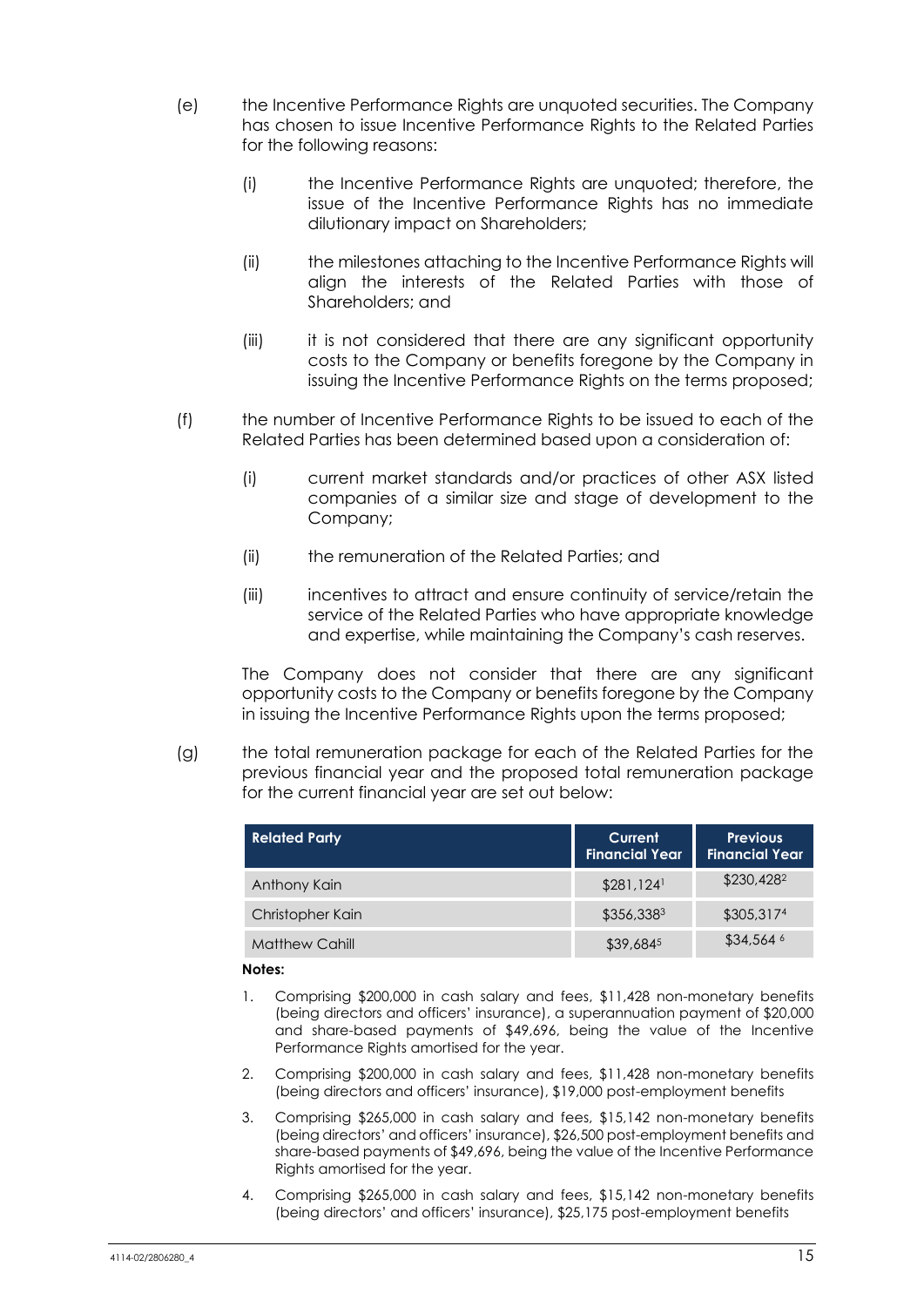- 5. Comprising \$30,000 in cash salary and fees, \$1,714 non-monetary benefits (being directors' and officers' insurance), \$3,000 post-employment benefits and sharebased payments of \$4,970, being the value of the Incentive Performance Rights amortised for the year.
- 6. Comprising \$30,000 in cash salary and fees, \$1,714 non-monetary benefits (being directors' and officers' insurance), \$2,850 post-employment benefits.
- (h) the value of the Incentive Performance Rights and the pricing methodology is set out in Schedule 2;
- (i) the Incentive Performance Rights will be issued to the Related Parties no later than 3 years after the date of the Meeting (or such later date as permitted by any ASX waiver or modification of the Listing Rules) and it is anticipated the Incentive Performance Rights will be issued on one date;
- (j) the issue price of the Incentive Performance Rights will be nil, as such no funds will be raised from the issue of the Incentive Performance Rights;
- (k) the purpose of the issue of the Incentive Performance Rights is to provide a performance linked incentive component in the remuneration package for the Related Parties to align the interests of the Related Parties with those of Shareholders, to motivate and reward the performance of the Related Parties in their roles as Directors and to provide a cost effective way from the Company to remunerate the Related Parties, which will allow the Company to spend a greater proportion of its cash reserves on its operations than it would if alternative cash forms of remuneration were given to the Related Parties;
- (l) a summary of the material terms and conditions of the Performance Rights Plan is set out in Schedule 1;
- (m) no loans are being made to the Related Parties in connection with the acquisition of the Incentive Performance Rights;
- (n) details of any Performance Rights issued under the Performance Rights Plan will be published in the annual report of the Company relating to the period in which they were issued, along with a statement that approval for the issue was obtained under Listing Rule 10.14;
- (o) any additional persons covered by Listing Rule 10.14 who become entitled to participate in an issue of Performance Rights under the Performance Rights Plan after Resolutions 5 to 7 is approved and who were not named in this Notice will not participate until approval is obtained under Listing Rule 10.14;
- (p) the relevant interests of the Related Parties in securities of the Company as at the date of this Notice are set out below:

| <b>Related Party</b>  | Shares <sup>1</sup>     | <b>Options</b> | Performance<br><b>Rights</b> |
|-----------------------|-------------------------|----------------|------------------------------|
| Anthony Kain          | 93,991,416 <sup>2</sup> | Nil            | Nil                          |
| Christopher Kain      | 110,325,3213            | Nil            | Nil                          |
| <b>Matthew Cahill</b> | 6,437,7684              | Nil            | Nil                          |
| .                     |                         |                |                              |

#### **Notes:**

1. Fully paid ordinary shares in the capital of the Company (ASX: PIL).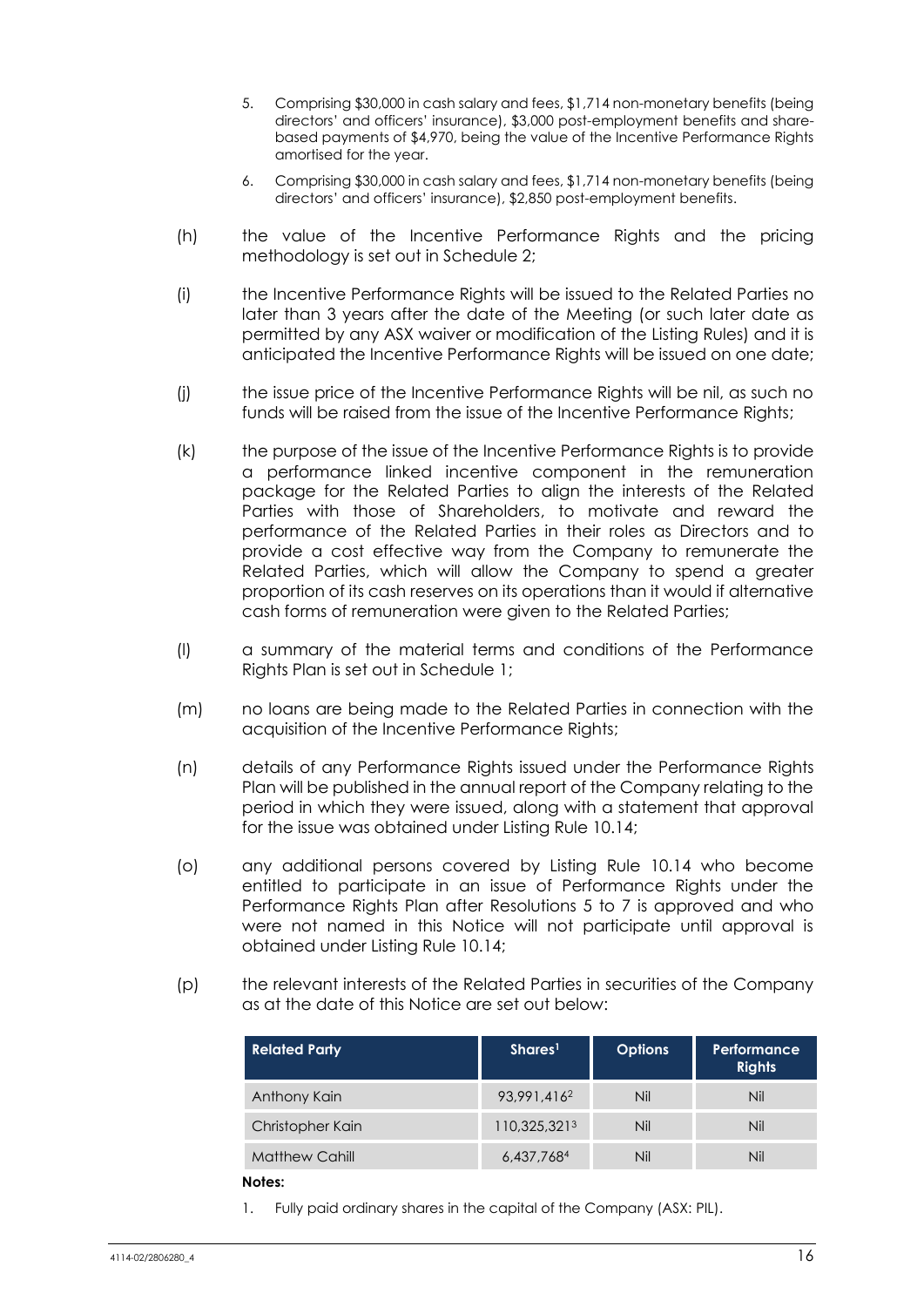- 2. Comprising of 81,317,800 Shares held by Cicak Pty Ltd (as trustee for the Creative Technology Trust) of which Mr A Kain is a sole director and shareholder, 10,098,509 shares held by Rancher Investments Pty Ltd (as trustee for the Box 4 Super Fund) of which Mr A Kain is a sole director and shareholder and 2,575,107 Shares held directly by Mr A Kain.
- 3. Comprising of 107,250,214 Shares held by Ohka Pty Ltd of which Mr C Kain is a sole director and shareholder, 500,000 Shares held by Fich Pty Ltd (as trustee for The Kain Super Fund) of which Mr C Kain is a sole director and controller, and 2,575,107 Shares held directly by Mr C Kain personally.
- 4. Shares held by Digital Domain Consulting Pty Ltd, an entity controlled by Mr Cahill.
- (q) if the milestones attaching to the Incentive Performance Rights issued to the Related Parties are met and the Incentive Performance Rights are converted, a total of 31,500,000 Shares would be issued. This will increase the number of Shares on issue from 1,694,718,282 (being the total number of Shares on issue as at the date of this Notice) to 1,726,218,282 (assuming that no Shares are issued and no convertible securities vest or are exercised) with the effect that the shareholding of existing Shareholders would be diluted by an aggregate of 1.86% comprising 0.88% by each of Anthony Kain and Chris Kain and 0.09% by Matthew Cahill;
- (r) the trading history of the Shares on ASX in the 12 months before the date of this Notice is set out below:

|         | <b>Price</b> | <b>Date</b>                                             |
|---------|--------------|---------------------------------------------------------|
| Highest | \$0.025      | 26/04/21                                                |
| Lowest  | \$0.011      | 20/09/21-22/09/21,<br>$27/09/21 -$<br>01/10,21,07/10/21 |
| Last    | \$0.0140     | 21/10/21                                                |

- (s) each Director has a material personal interest in the outcome of Resolutions 5 to 7 on the basis that all of the Directors (or their nominees) are to be issued Incentive Performance Rights should Resolutions 5 to 7 be passed. For this reason, the Directors do not believe that it is appropriate to make a recommendation on Resolutions 5 to 7 of this Notice; and
- (t) the Board is not aware of any other information that is reasonably required by Shareholders to allow them to decide whether it is in the best interests of the Company to pass Resolutions 5 to 7.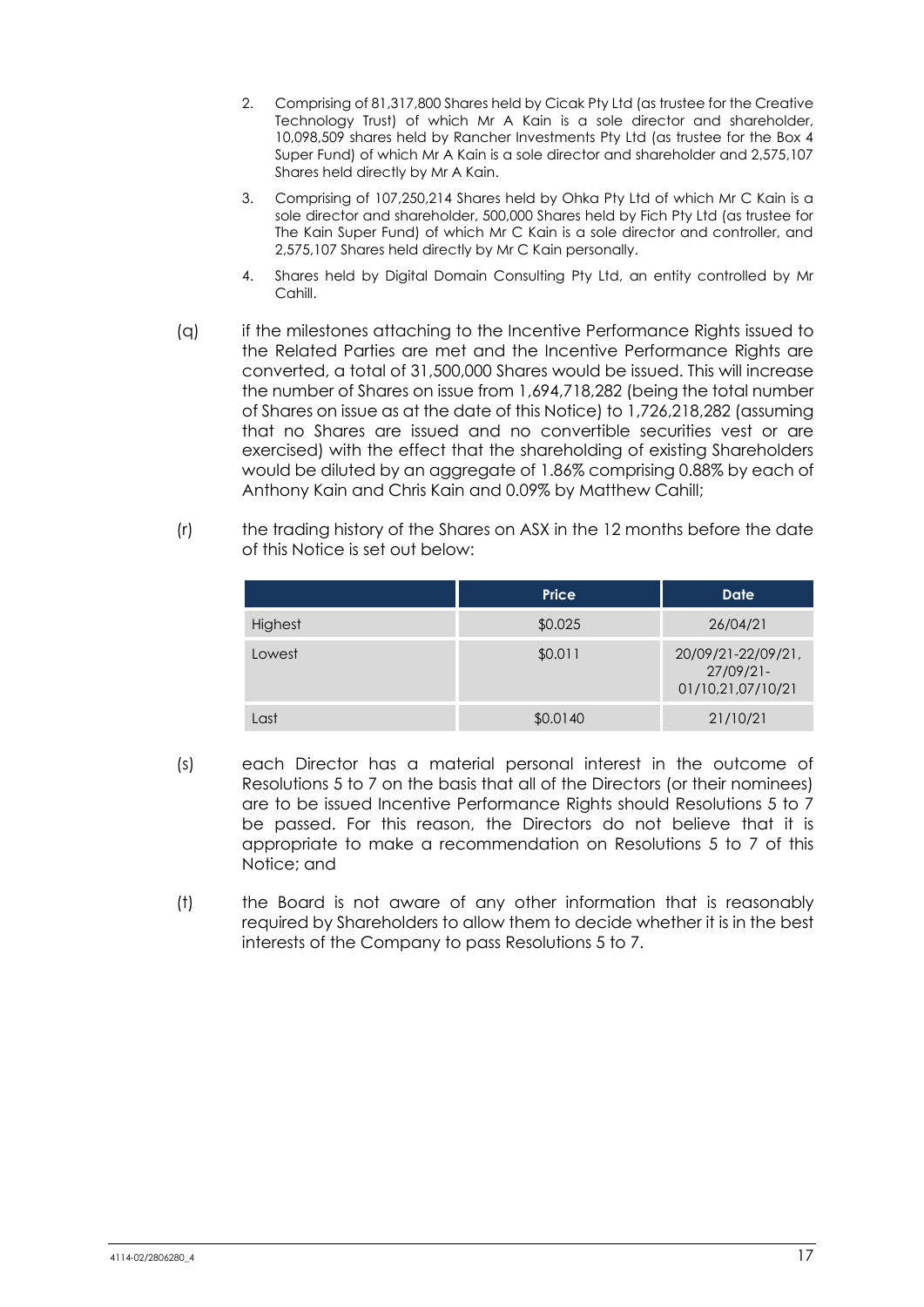# **GLOSSARY**

**\$** means Australian dollars.

**7.1A Mandate** has the meaning given in Section [4.1.](#page-7-0)

**Annual General Meeting** or **Meeting** means the meeting convened by the Notice.

#### **Associated Body Corporate** means

- (a) a related body corporate (as defined in the Corporations Act) of the Company;
- (b) a body corporate which has an entitlement to not less than 20% of the voting Shares of the Company; and
- (c) a body corporate in which the Company has an entitlement to not less than 20% of the voting shares.

**ASIC** means the Australian Securities & Investments Commission.

**ASX** means ASX Limited (ACN 008 624 691) or the financial market operated by ASX Limited, as the context requires.

**Board** means the current board of directors of the Company.

**Business Day** means Monday to Friday inclusive, except New Year's Day, Good Friday, Easter Monday, Christmas Day, Boxing Day, and any other day that ASX declares is not a business day.

**Chair** means the chair of the Meeting.

**Closely Related Party** of a member of the Key Management Personnel means:

- (a) a spouse or child of the member;
- (b) a child of the member's spouse;
- (c) a dependent of the member or the member's spouse;
- (d) anyone else who is one of the member's family and may be expected to influence the member, or be influenced by the member, in the member's dealing with the entity;
- (e) a company the member controls; or
- (f) a person prescribed by the Corporations Regulations 2001 (Cth) for the purposes of the definition of 'closely related party' in the Corporations Act.

**Company** means Peppermint Innovation Limited (ACN 125 931 964).

**Constitution** means the Company's constitution.

**Corporations Act** means the *Corporations Act 2001* (Cth).

**Directors** means the current directors of the Company.

**Equity Securities** includes a Share, a right to a Share or Option, an Option, a convertible security and any security that ASX decides to classify as an Equity Security.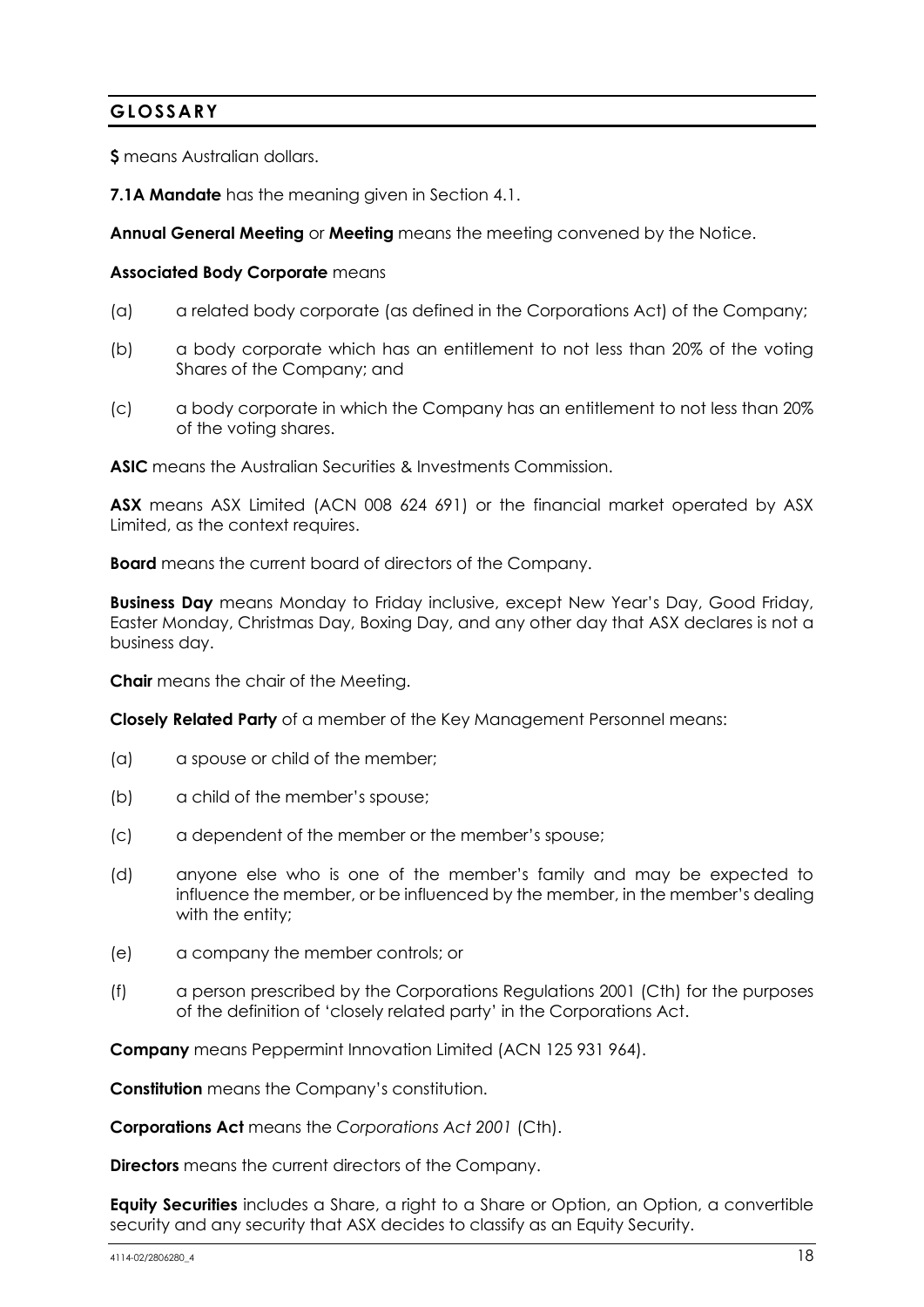**Explanatory Statement** means the explanatory statement accompanying the Notice.

**Key Management Personnel** has the same meaning as in the accounting standards issued by the Australian Accounting Standards Board and means those persons having authority and responsibility for planning, directing and controlling the activities of the Company, or if the Company is part of a consolidated entity, of the consolidated entity, directly or indirectly, including any director (whether executive or otherwise) of the Company, or if the Company is part of a consolidated entity, of an entity within the consolidated group.

**Listing Rules** means the Listing Rules of ASX.

**Notice** or **Notice of Meeting** means this notice of meeting including the Explanatory Statement and the Proxy Form.

**Performance Right** means a right to acquire a Share, subject to satisfaction of any vesting conditions**.**

**Performance Rights Plan** means the incentive performance rights plan to be adopted by the Company, being the subject of Resolution 4 as summarised in Schedule 1.

**Proxy Form** means the proxy form accompanying the Notice.

**Remuneration Report** means the remuneration report set out in the Director's report section of the Company's annual financial report for the year ended 30 June 2021.

**Resolutions** means the resolutions set out in the Notice, or any one of them, as the context requires.

**Section** means a section of the Explanatory Statement.

**Share** means a fully paid ordinary share in the capital of the Company.

**Shareholder** means a registered holder of a Share.

**Variable A** means "A" as set out in the formula in Listing Rule 7.1A.2.

**WST** means Western Standard Time as observed in Perth, Western Australia.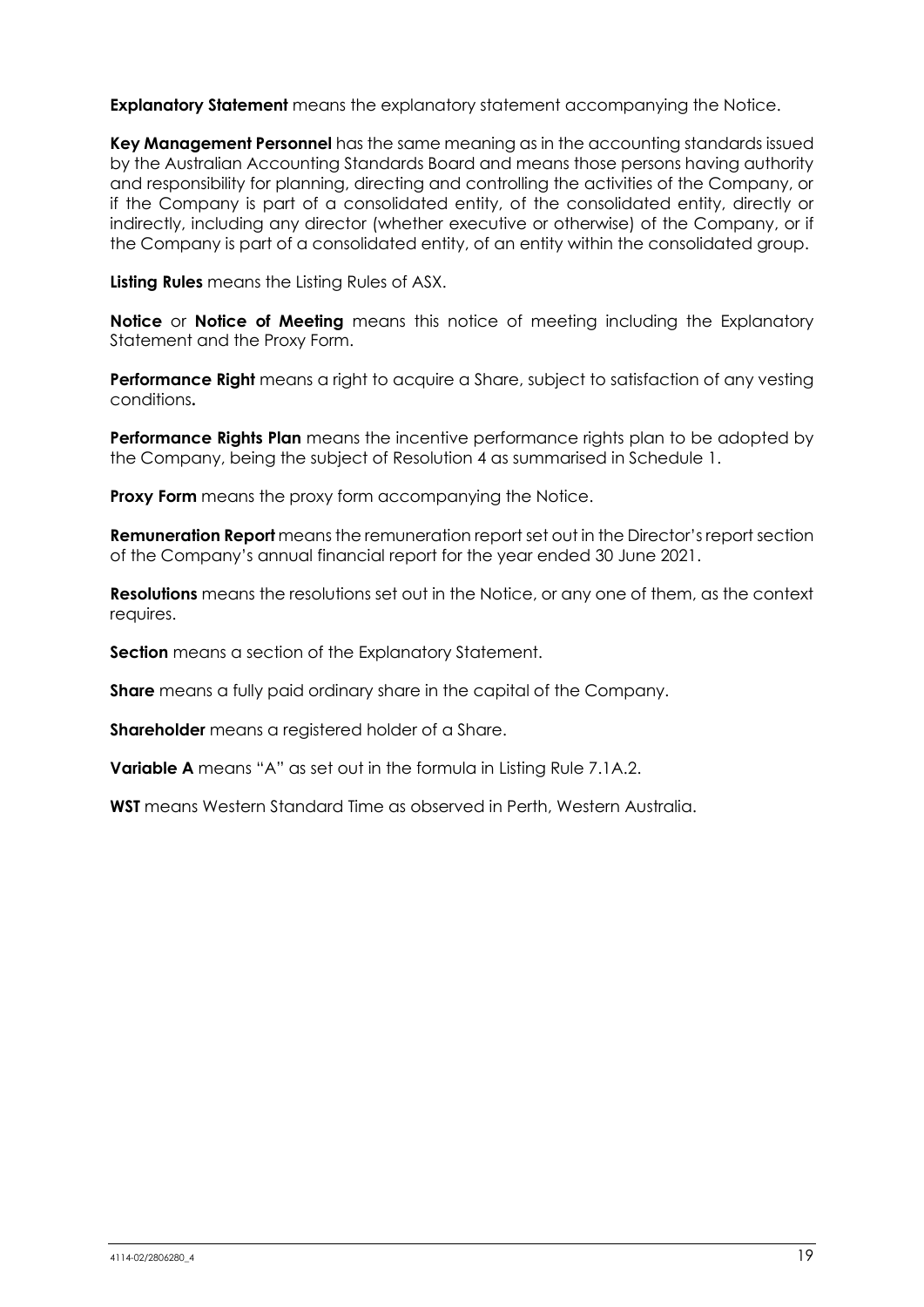# **SCHEDULE 1 – TERMS AND CONDITIONS OF PERFORMANCE RIGHTS PLAN**

The material terms and conditions of the Incentive Performance Rights Plan (**Performance Rights Plan**) are summarised below:

#### (a) **Eligibility**

Participants in the Performance Rights Plan may be:

- (i) a Director (whether executive or non-executive) of the Company or any Associated Body Corporate of the Company (each, a **Group Company**);
- (ii) a full or part time employee of any Group Company;
- (iii) a casual employee or contractor of a Group Company to the extent permitted by ASIC Class Order 14/1000 as amended or replaced (Class Order); or
- (iv) a prospective participant, being a person to whom the offer is made but who can only accept the offer if an arrangement has been entered into that will result in the person becoming a participant under subparagraphs  $(i)$ ,  $(ii)$ , or  $(iii)$  above,

who is declared by the Board to be eligible to receive grants of Performance Rights under the Performance Rights Plan (**Eligible Participant**).

#### (b) **Offer**

The Board may, from time to time, at its absolute discretion, make a written offer to any Eligible Participant to apply for Performance Rights, upon the terms set out in the Performance Rights Plan and upon such additional terms and conditions as the Board determines.

#### (c) **Plan limit**

The Company must have reasonable grounds to believe, when making an offer, that the number of Shares to be received on exercise of Performance Rights offered under an offer, when aggregated with the number of Shares issued or that may be issued as a result of offers made in reliance on the Class Order at any time during the previous 3 year period under an employee incentive scheme covered by the Class Order or an ASIC exempt arrangement of a similar kind to an employee incentive scheme, will not exceed 5% of the total number of Shares on issue at the date of the offer.

#### (d) **Consideration**

Performance Rights granted under the Performance Rights Plan will be issued for nil cash consideration.

#### (e) **Vesting conditions**

A Performance Right may be made subject to vesting conditions as determined by the Board in its discretion and as specified in the offer for the Performance Right (**Vesting Conditions**).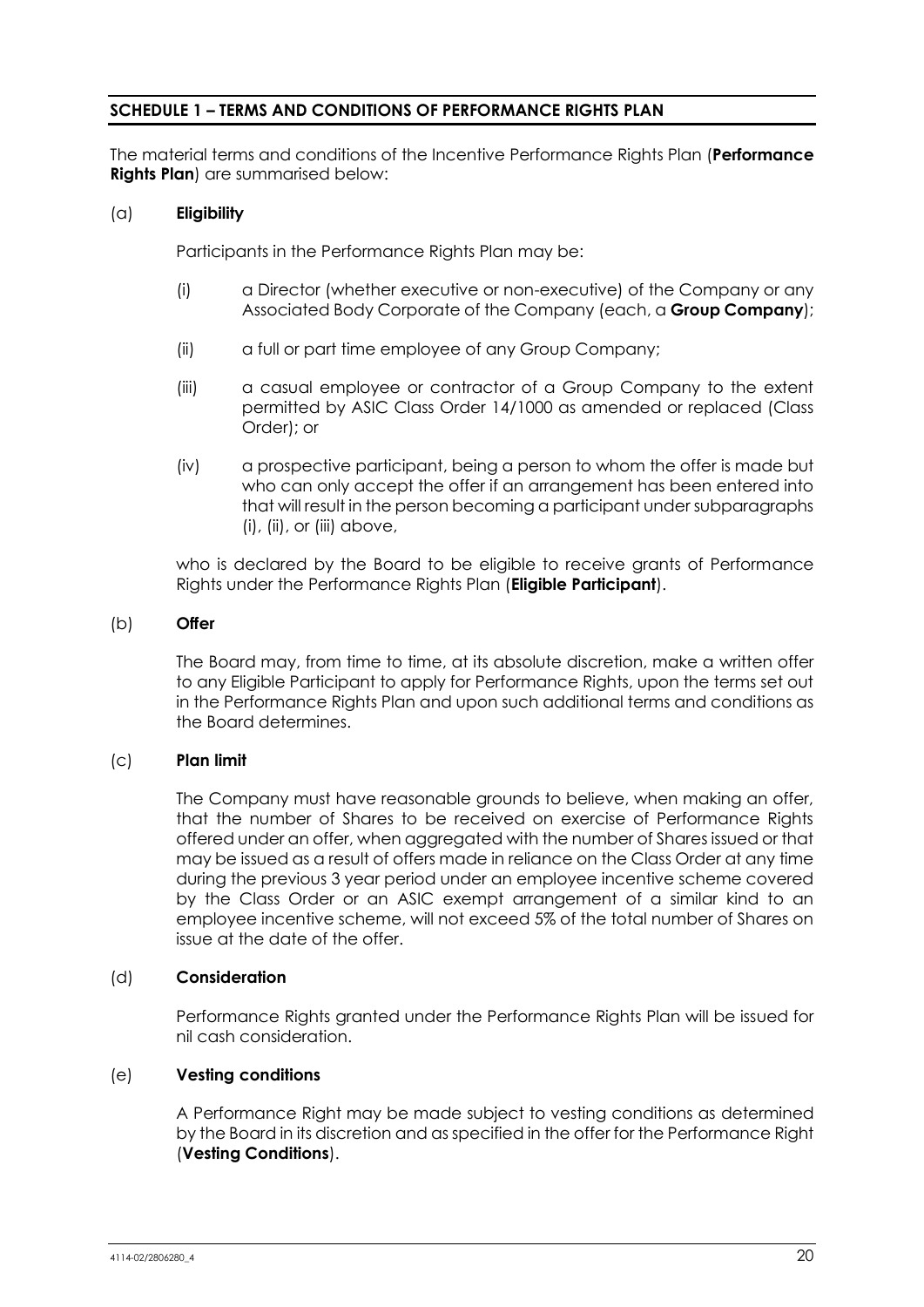# <span id="page-21-0"></span>(f) **Vesting**

The Board may in its absolute discretion (except in respect of a change of control occurring where Vesting Conditions are deemed to be automatically waived) by written notice to a Participant (being an Eligible Participant to whom Performance Rights have been granted under the Performance Rights Plan or their nominee where the Performance Rights have been granted to the nominee of the Eligible Participant (**Relevant Person**)), resolve to waive any of the Vesting Conditions applying to Performance Rights due to:

- (i) special circumstances arising in relation to a Relevant Person in respect of those Performance Rights, being:
	- (A) a Relevant Person ceasing to be an Eligible Participant due to:
		- (I) death or total or permanent disability of a Relevant Person; or
		- (II) retirement or redundancy of a Relevant Person;
	- (B) a Relevant Person suffering severe financial hardship;
	- (C) any other circumstance stated to constitute "special circumstances" in the terms of the relevant offer made to and accepted by the Participant; or
	- (D) any other circumstances determined by the Board at any time (whether before or after the offer) and notified to the relevant Participant which circumstances may relate to the Participant, a class of Participant, including the Participant or particular circumstances or class of circumstances applying to the Participant,

#### (**Special Circumstances**), or

- (ii) a change of control occurring; or
- (iii) the Company passing a resolution for voluntary winding up, or an order is made for the compulsory winding up of the Company.

#### (g) **Lapse of a Performance Right**

A Performance Right will lapse upon the earlier to occur of:

- (i) an unauthorised dealing in, or hedging of, the Performance Right occurring;
- (ii) a Vesting Condition in relation to the Performance Right is not satisfied by its due date, or becomes incapable of satisfaction, as determined by the Board in its absolute discretion, unless the Board exercises its discretion to waive the Vesting Condition and vest the Performance Right in the circumstances set out in paragraph [\(f\)](#page-21-0) or the Board resolves, in its absolute discretion, to allow the unvested Performance Rights to remain unvested after the Relevant Person ceases to be an Eligible Participant;
- (iii) in respect of unvested Performance Right only, a Relevant Person ceases to be an Eligible Participant, unless the Board exercises its discretion to vest the Performance Right in the circumstances set out in paragraph [\(f\)](#page-21-0)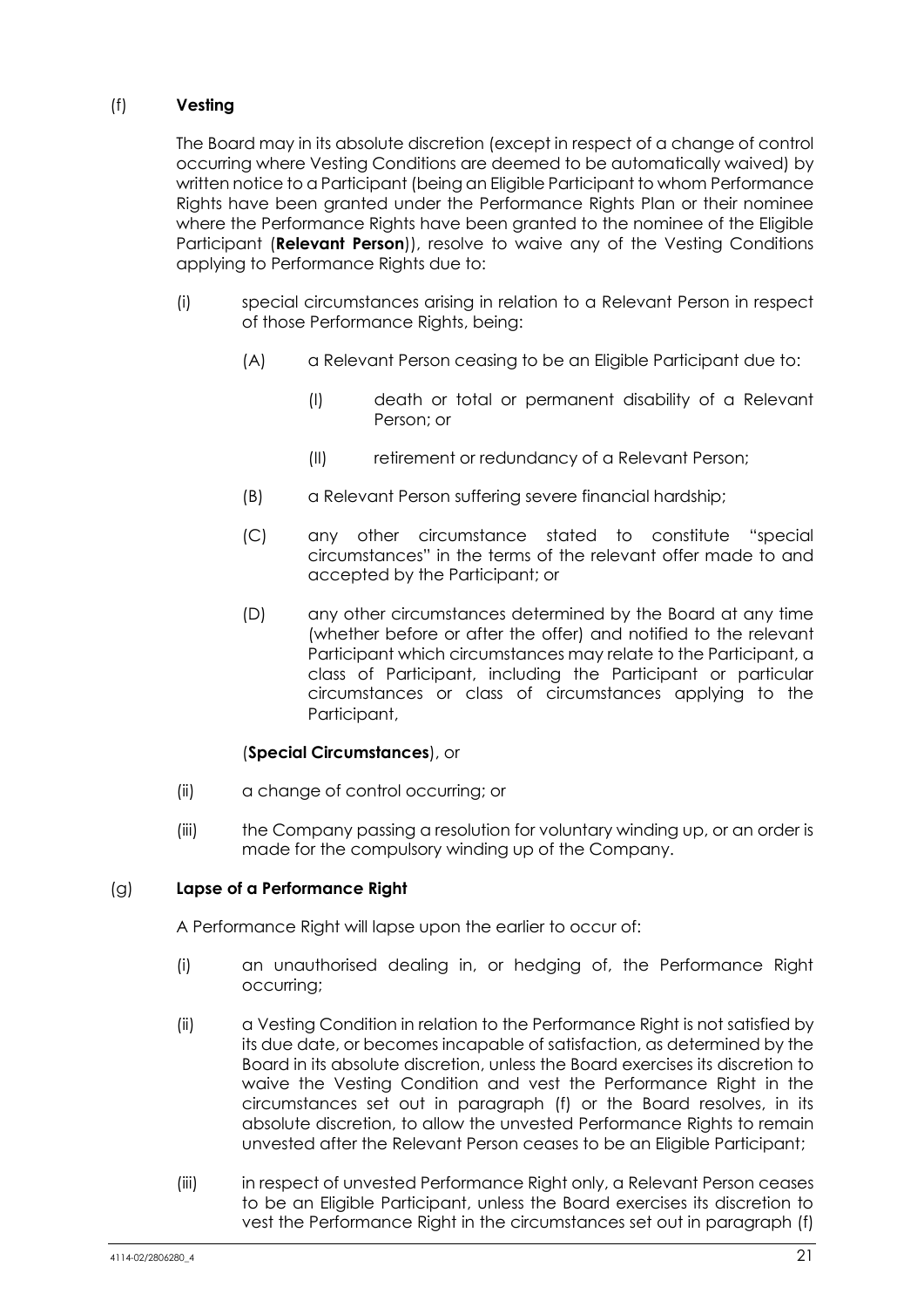or the Board resolves, in its absolute discretion, to allow the unvested Performance Rights to remain unvested after the Relevant Person ceases to be an Eligible Participant;

- (iv) in respect of vested Performance Rights only, a Relevant Person ceases to be an Eligible Participant and the Performance Rights granted in respect of that Relevant Person are not exercised within one (1) month (or such later date as the Board determines) of the date that Relevant Person ceases to be an Eligible Participant;
- (v) the Board deems that a Performance Right lapses due to fraud, dishonesty or other improper behaviour of the Eligible Participant;
- (vi) the Company undergoes a change of control or a winding up resolution or order is made, and the Board does not exercise its discretion to vest the Performance Right; and
- (vii) the expiry date of the Performance Rights.

#### (h) **Not transferrable**

Subject to the Listing Rules, and except as otherwise provided for by an offer, Performance Rights are only transferrable in Special Circumstances with the prior written consent of the Board (which may be withheld in its absolute discretion) or by force of law upon death, to the Participant's legal personal representative or upon bankruptcy to the participant's trustee in bankruptcy.

#### (i) **Shares**

Shares resulting from the vesting of the Performance Rights shall, subject to any sale restrictions (refer to paragraph [\(j\)\)](#page-22-0) from the date of issue, rank on equal terms with all other Shares on issue.

#### <span id="page-22-0"></span>(j) **Sale restrictions**

The Board may, in its discretion, determine at any time up until exercise of Performance Rights, that a restriction period will apply to some or all of the Shares issued to a Participant on exercise of those Performance Rights (**Restriction Period**). In addition, the Board may, in its sole discretion, having regard to the circumstances at the time, waive any such Restriction Period.

#### (k) **Quotation of Shares**

If Shares of the same class as those issued under the Performance Rights Plan are quoted on the ASX, the Company will, subject to the Listing Rules, apply to the ASX for those Shares to be quoted on ASX within 5 business days of the later of the date the Shares are issued and the date any Restriction Period applying to the Shares ends. The Company will not apply for quotation of any Performance Rights on the ASX.

# (l) **No participation rights**

There are no participation rights or entitlements inherent in the Performance Rights and Participants will not be entitled to participate in new issues of capital offered to Shareholders during the currency of the Performance Rights without exercising the Performance Right.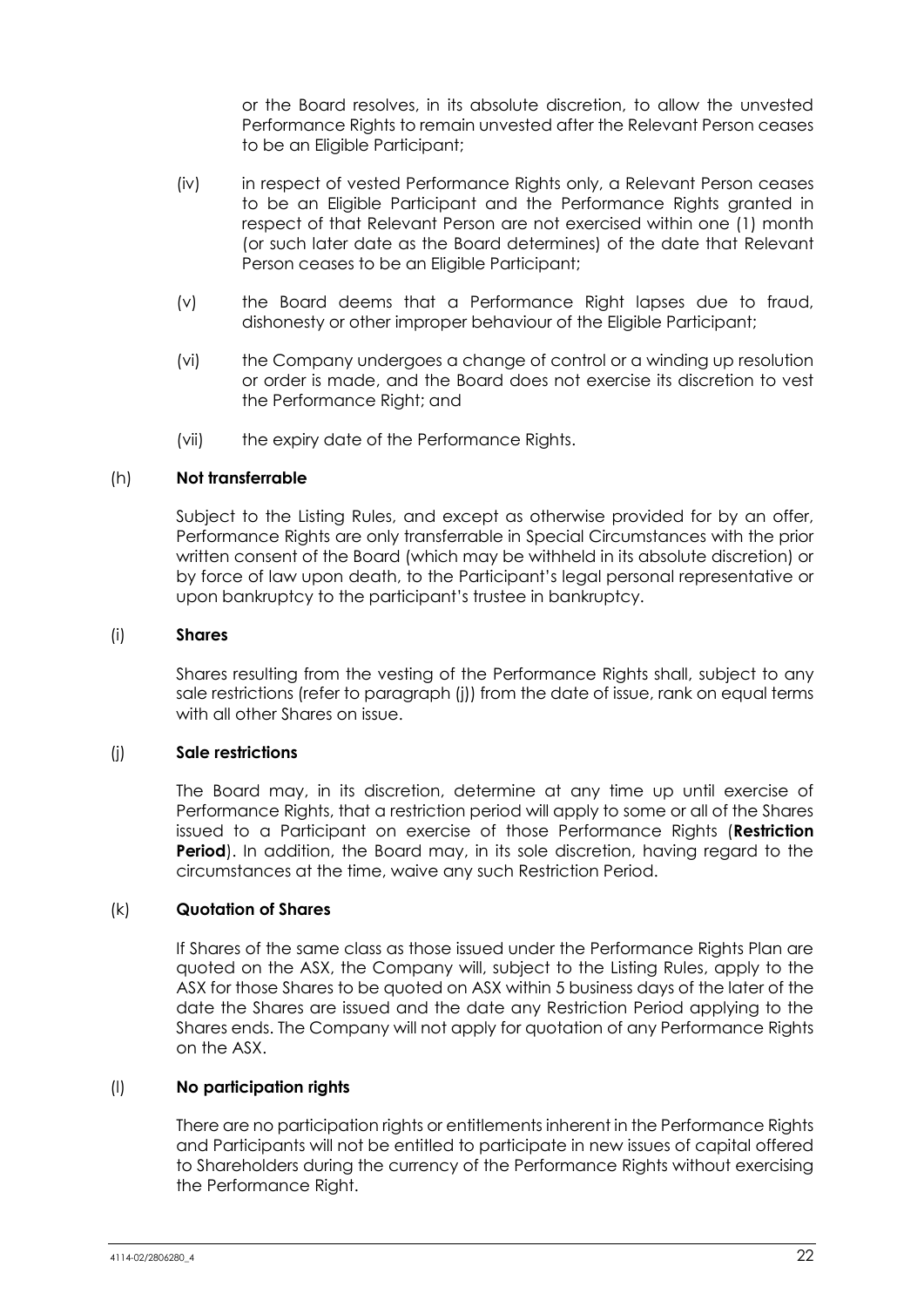#### (m) **No change**

A Performance Right does not confer the right to a change in the number of underlying Shares over which the Performance Right can be exercised.

#### (n) **Reorganisation**

If, at any time, the issued capital of the Company is reorganised (including consolidation, subdivision, reduction or return), all rights of a Participant are to be changed in a manner consistent with the Corporations Act and the Listing Rules at the time of the reorganisation.

#### (o) **Amendments**

Subject to express restrictions set out in the Performance Rights Plan and complying with the Corporations Act, Listing Rules and any other applicable law, the Board may, at any time, by resolution amend or add to all or any of the provisions of the Performance Rights Plan, or the terms or conditions of any Performance Rights granted under the Performance Rights Plan including giving any amendment retrospective effect.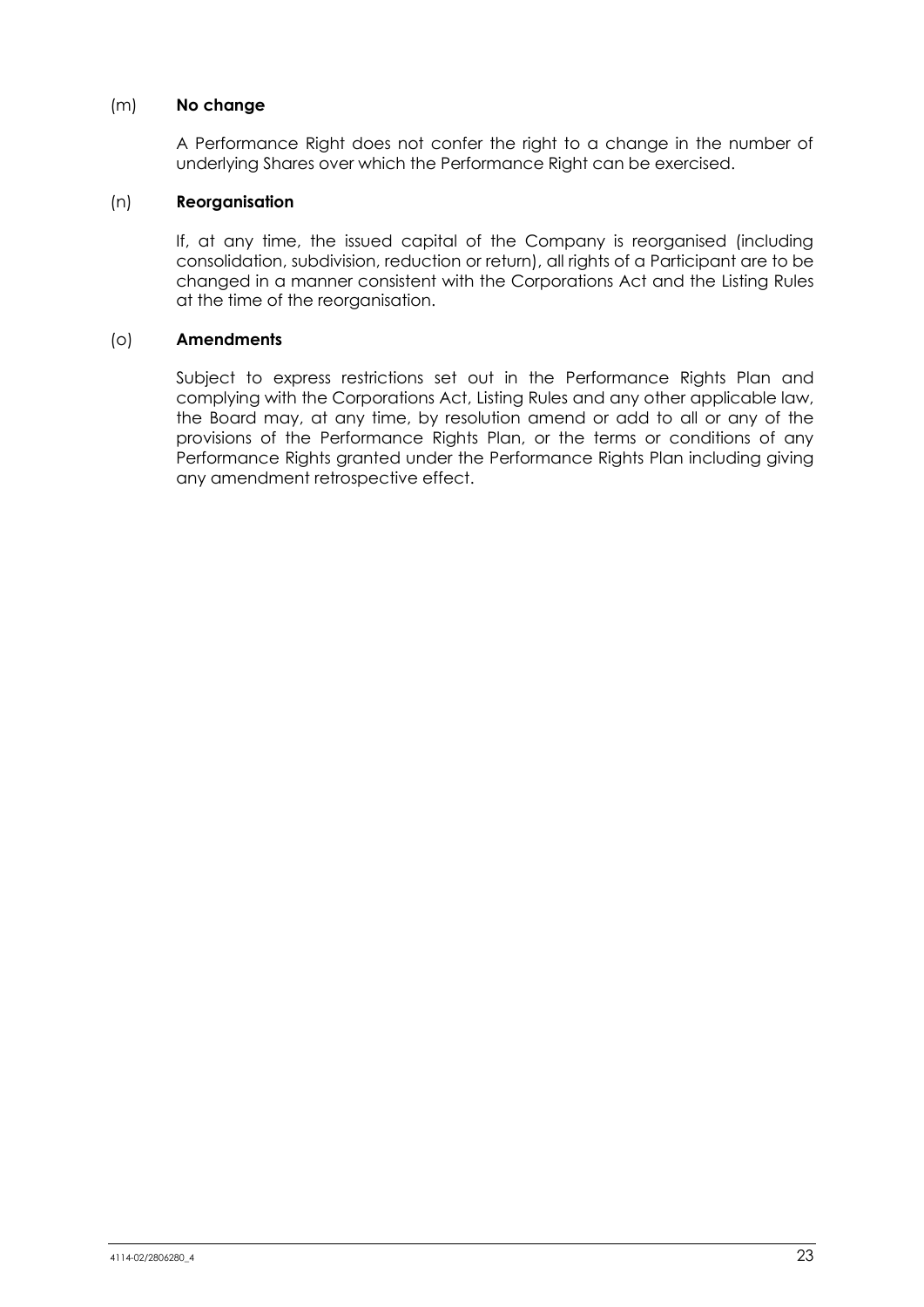# **SCHEDULE 2 – VALUATION OF PERFORMANCE RIGHTS**

The Performance Rights to be issued to the Related Parties pursuant to Resolutions 5 to 7 have been valued by internal management based on the assumptions set out below:

| <b>Assumptions:</b>                                |                                                                                       |
|----------------------------------------------------|---------------------------------------------------------------------------------------|
| Valuation date                                     | 22 October 2021                                                                       |
| Market price of Shares                             | \$0.012                                                                               |
| Exercise price                                     | Nil                                                                                   |
| Expiry date (length of time from issue)            | 3 years, 4 years and 5 years (for Tranche A,<br>Tranche B and Tranche C respectively) |
| Indicative value per Incentive Performance Right   | \$0.012                                                                               |
|                                                    |                                                                                       |
| <b>Total Value of Incentive Performance Rights</b> | \$378,000                                                                             |
| Anthony Kain (Resolution 5)                        | \$180,000                                                                             |
| Christopher Kain (Resolution 6)                    | \$180,000                                                                             |
| Matthew Cahill (Resolution 7)                      | \$18,000                                                                              |

**Note**: The valuation noted above is not necessarily the market price that the performance rights could be traded at and is not automatically the market price for taxation purposes.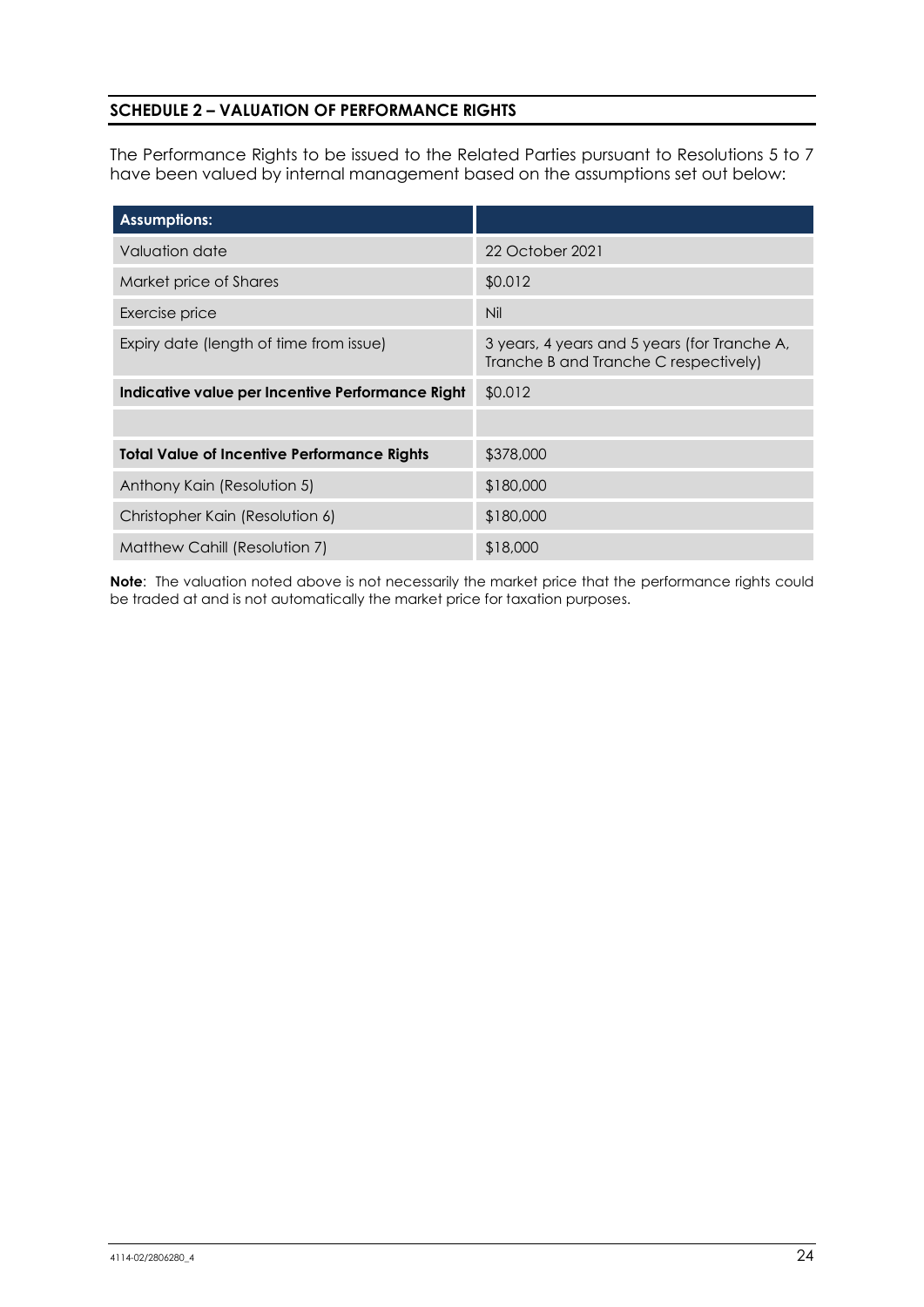

ABN 56 125 931 964

# **Need assistance?**

**Phone:**

**Online:**



1300 850 505 (within Australia) +61 3 9415 4000 (outside Australia)

www.investorcentre.com/contact

MR SAM SAMPLE FLAT 123 123 SAMPLE STREET THE SAMPLE HILL SAMPLE ESTATE SAMPLEVILLE VIC 3030



## **YOUR VOTE IS IMPORTANT**

For your proxy appointment to be effective it must be received by **10:00am (AWST) on Sunday, 28 November 2021.**

# **Proxy Form**

PIL

#### **How to Vote on Items of Business Lodge your Proxy Form:**

All your securities will be voted in accordance with your directions.

#### **APPOINTMENT OF PROXY**

**Voting 100% of your holding:** Direct your proxy how to vote by marking one of the boxes opposite each item of business. If you do not mark a box your proxy may vote or abstain as they choose (to the extent permitted by law). If you mark more than one box on an item your vote will be invalid on that item.

**Voting a portion of your holding:** Indicate a portion of your voting rights by inserting the percentage or number of securities you wish to vote in the For, Against or Abstain box or boxes. The sum of the votes cast must not exceed your voting entitlement or 100%.

**Appointing a second proxy:** You are entitled to appoint up to two proxies to attend the meeting and vote on a poll. If you appoint two proxies you must specify the percentage of votes or number of securities for each proxy, otherwise each proxy may exercise half of the votes. When appointing a second proxy write both names and the percentage of votes or number of securities for each in Step 1 overleaf.

**A proxy need not be a securityholder of the Company.**

#### **SIGNING INSTRUCTIONS FOR POSTAL FORMS**

**Individual:** Where the holding is in one name, the securityholder must sign.

**Joint Holding:** Where the holding is in more than one name, all of the securityholders should sign.

**Power of Attorney:** If you have not already lodged the Power of Attorney with the registry, please attach a certified photocopy of the Power of Attorney to this form when you return it.

**Companies:** Where the company has a Sole Director who is also the Sole Company Secretary, this form must be signed by that person. If the company (pursuant to section 204A of the Corporations Act 2001) does not have a Company Secretary, a Sole Director can also sign alone. Otherwise this form must be signed by a Director jointly with either another Director or a Company Secretary. Please sign in the appropriate place to indicate the office held. Delete titles as applicable.

#### **PARTICIPATING IN THE MEETING**

#### **Corporate Representative**

If a representative of a corporate securityholder or proxy is to participate in the meeting you will need to provide the appropriate "Appointment of Corporate Representative". A form may be obtained from Computershare or online at www.investorcentre.com/au and select "Printable Forms".

#### **Online:**

Lodge your vote online at www.investorvote.com.au using your

secure access information or use your mobile device to scan the personalised QR code.

Your secure access information is



**SRN/HIN: I9999999999 Control Number: 999999 PIN: 99999**

**XX**

For Intermediary Online subscribers (custodians) go to www.intermediaryonline.com

**By Mail:**

Computershare Investor Services Pty Limited GPO Box 242 Melbourne VIC 3001 Australia

**By Fax:**

1800 783 447 within Australia or +61 3 9473 2555 outside Australia



**PLEASE NOTE:** For security reasons it is important that you keep your SRN/HIN confidential.